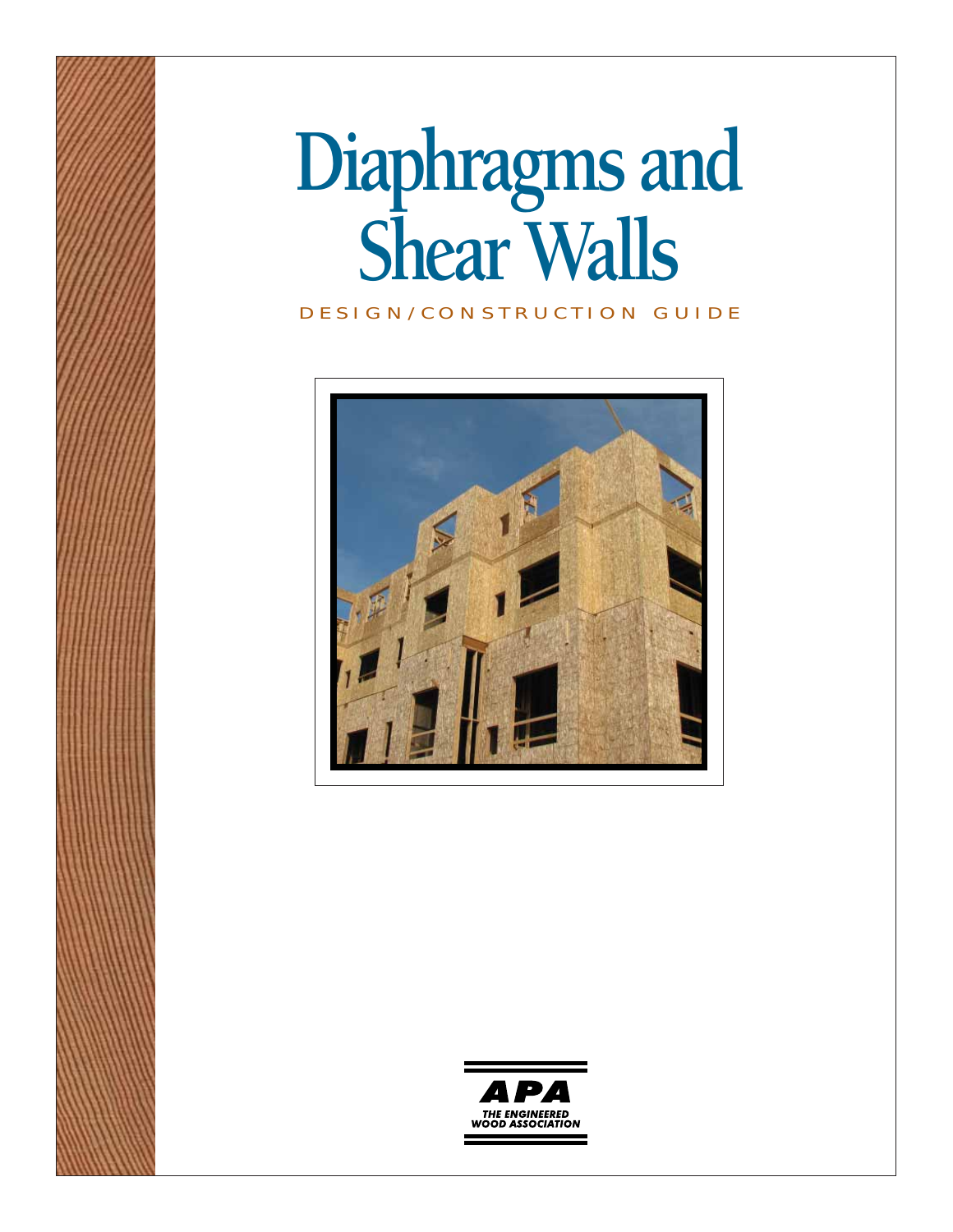### WOOD The Natural Choice



*Engineered wood products are a good choice for the environment.* They are manufactured for years of trouble-free, dependable use. They help reduce waste by decreasing disposal costs and product damage. Wood is a renewable, recyclable, biodegradable resource that is easily manufactured into a variety of viable products.

#### A few facts about wood.

■ *We're growing more wood every day.* Forests fully cover one-third of the United States' and one-half of Canada's land mass. American landowners plant more than two billion trees every year. In addition, millions of trees seed naturally. The forest products industry, which comprises about 15 percent of forestland ownership, is responsible for 41 percent of replanted



forest acreage. That works out to more than one billion trees a year, or about three million trees planted every day. This high rate of replanting accounts for the fact that each year, 27 percent more timber is grown than is harvested. Canada's replanting record shows a fourfold increase in the number of trees planted between 1975 and 1990.



■ *Life Cycle Assessment shows wood is the greenest building product.* A 2004 Consortium for Research on Renewable Industrial Materials (CORRIM) study gave scientific validation to the strength of wood as a green building product. In examining building products' life cycles – from extraction of the raw material to demolition of the building at the end of its

long lifespan – CORRIM found that wood was better for the environment than steel or concrete in terms of embodied energy, global warming potential, air emissions, water emissions and solid waste production. For the complete details of the report, visit www.CORRIM.org.

■ *Manufacturing wood is energy efficient.*  Wood products made up 47 percent of all industrial raw materials manufactured in the United States, yet consumed only 4 percent of the energy needed to manufacture all industrial raw materials, according to a 1987 study.

| Material | Percent of<br>Production | Percent of<br><b>Energy Use</b> |
|----------|--------------------------|---------------------------------|
| Wood     | 47                       |                                 |
| Steel    | 23                       | 48                              |
| Aluminum | 7                        | я                               |



■ *Good news for a healthy planet.* For every ton of wood grown, a young forest produces 1.07 tons of oxygen and absorbs 1.47 tons of carbon dioxide.

Wood: It's the natural choice for the environment, for design and for strong, lasting construction.



#### *NOTICE:*

*The recommendations in this guide apply only to products that bear the APA trademark. Only products bearing the APA trademark are subject to the Association's quality auditing program.*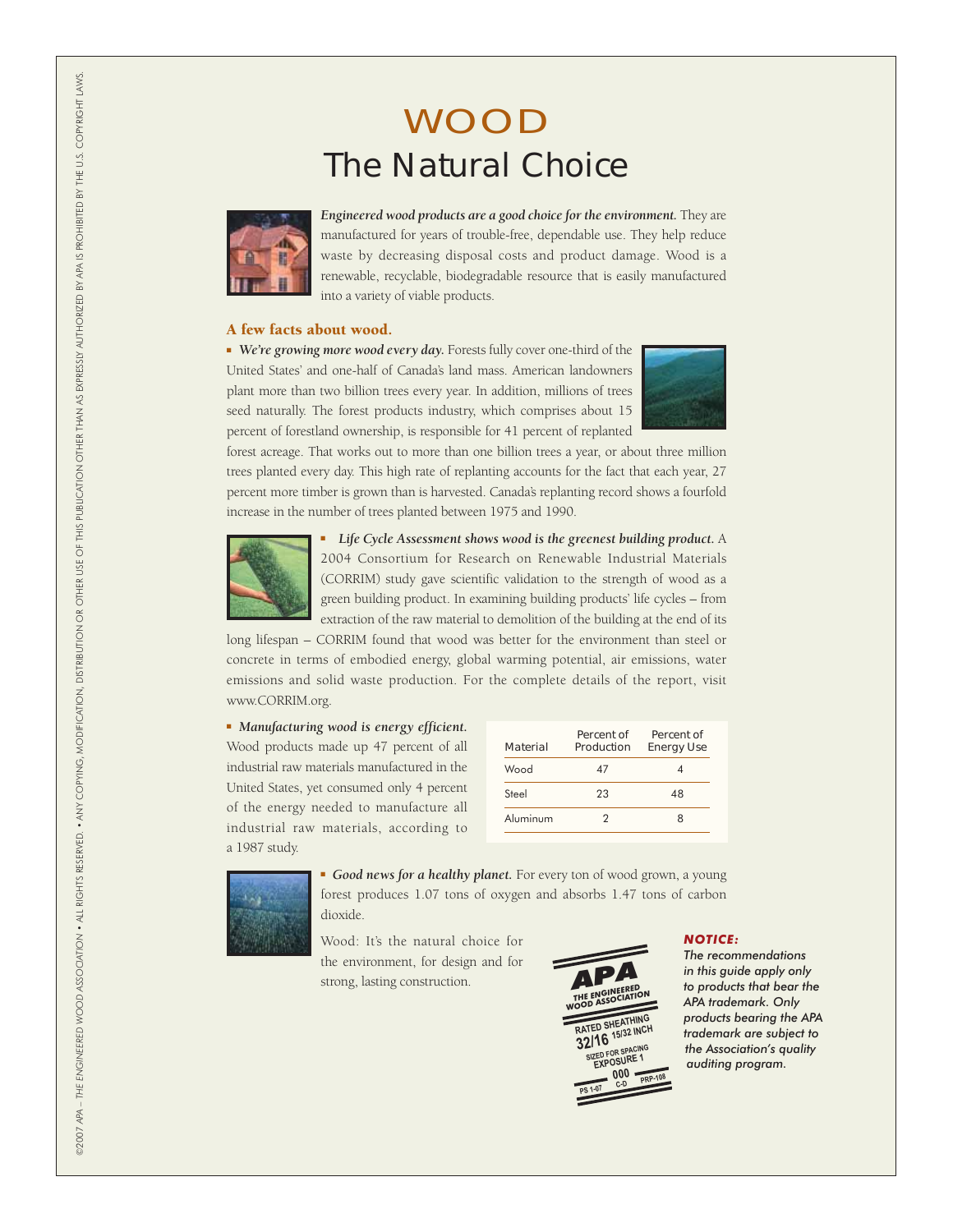*hen designing a building for lateral loads such as those generated by wind or earthquakes, a design engineer may have several alternatives. Lateral loads may be transferred to the foundation via braced frames or rigid frames, diagonal rods or "x" bracing, including let-in bracing in the case of wood frame construction, or other methods. Where wood structural panels are used for the roof, floors, or walls in a building, lateral loads can be accommodated through the use of these ordinary vertical load bearing elements. This type of construction is easily adaptable to conventional light frame construction typically used in residences, apartment buildings and offices. The same concept is equally adaptable to larger warehouses and similar industrial or commercial buildings.* Men designing a building for lateral<br>loads such as those generated by wind<br>or earthquakes a design engineer may have several

*Buildings can be designed to resist the horizontal loads introduced by the most violent wind or earthquake through the application of a principle called "diaphragm design."*

*This guide from APA – The Engineered Wood Association defines diaphragms and shear walls and gives examples of how they can be incorporated into building design.*

| <b>DIAPHRAGMS AND</b>       |
|-----------------------------|
| SHEAR WALLS DEFINED 4       |
| <b>ADVANTAGES OF</b>        |
| DIAPHRAGM DESIGN 6          |
| <b>DESIGN EXAMPLES</b>      |
| Example 19                  |
| Example 210                 |
|                             |
|                             |
|                             |
|                             |
|                             |
|                             |
|                             |
| Example 1022                |
|                             |
|                             |
|                             |
|                             |
| APPENDIX C  30              |
|                             |
| <b>DIAPHRAGM/SHEAR WALL</b> |
| DESIGN REFERENCES 31        |
|                             |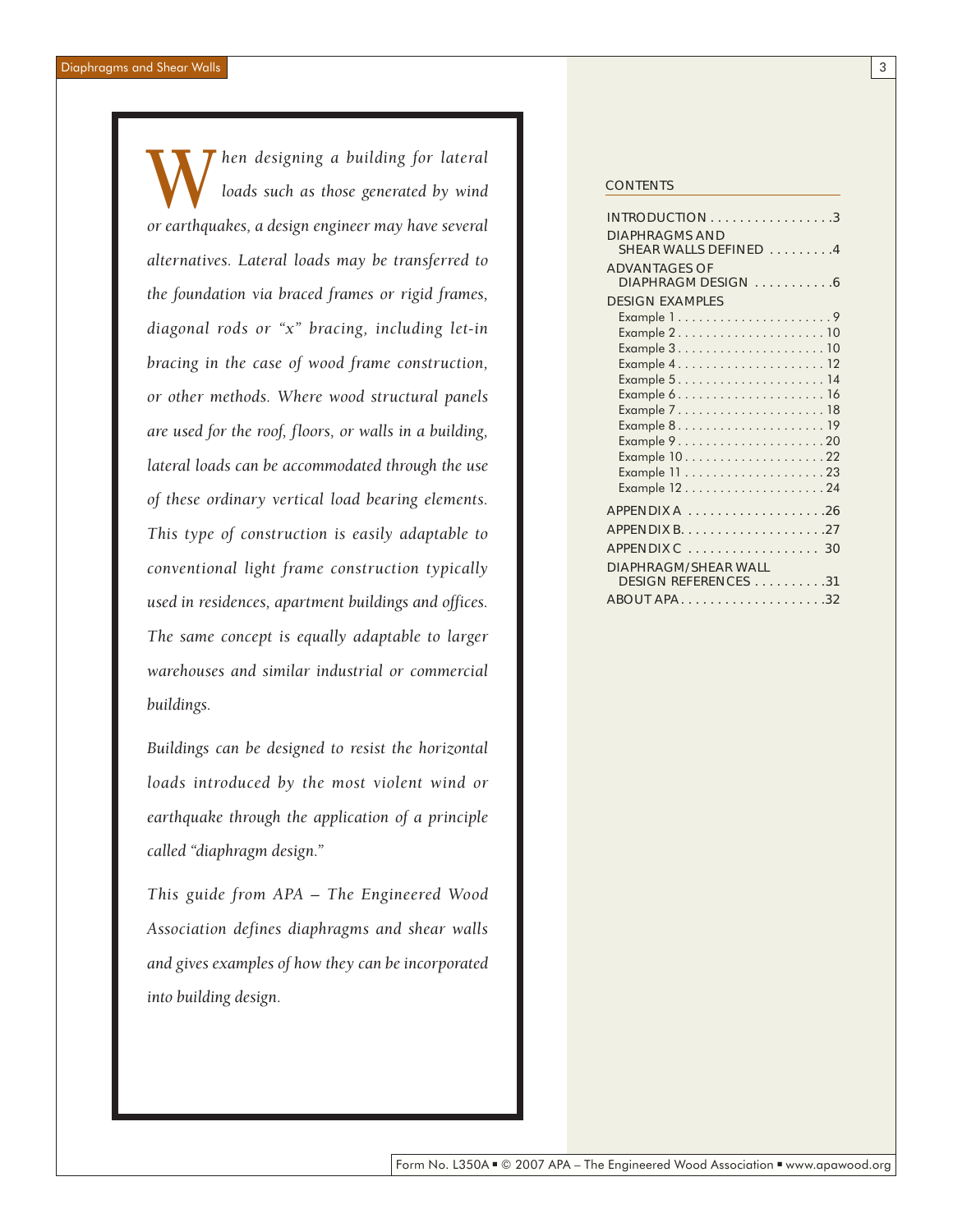#### DIAPHRAGMS AND SHEAR WALLS DEFINED

A diaphragm is a flat structural unit acting like a deep, thin beam. The term "diaphragm" is usually applied to roofs and floors. A shear wall, however, is a vertical, cantilevered diaphragm. A diaphragm structure results when a series of such vertical and horizontal diaphragms are properly tied together to form a structural unit. (See Figure 1.) When diaphragms and shear walls are used in the lateral design of a building, the structural system is termed a "box system." Shear walls provide reactions for the roof and floor diaphragms, and transmit the forces into the foundation.

An accurate method for engineering diaphragms has evolved from analytic models and extensive testing, and will allow the engineer to supply his client with a building resistant to hurricanes or earthquakes at very little extra cost.

The structural design of buildings using diaphragms is a relatively simple, straightforward process if the engineer keeps in mind the over-all concept of structural diaphragm behavior. Actually, with ordinary good construction practice, any sheathed element in a building adds considerable strength to



the structure. Thus, if the walls and roofs are sheathed with panels and are adequately tied together, and to the foundation, many of the requirements of a diaphragm structure are met. This fact explains the durability of panel-sheathed buildings in hurricane and earthquake conditions even when they have not been engineered as diaphragms. For full diaphragm design, it is necessary to also analyze chord stresses, connections and tie downs.

Panel diaphragms have been used extensively for roofs, walls, floors and partitions, for both new construction and rehabilitation of older buildings.

A diaphragm acts in a manner analogous to a deep beam or girder, where the panels act as a "web," resisting shear, while the diaphragm edge members perform the function of "flanges," resisting bending stresses. These edge members are commonly called chords in diaphragm design, and may be joists, ledgers, trusses, bond beams, studs, top plates, etc.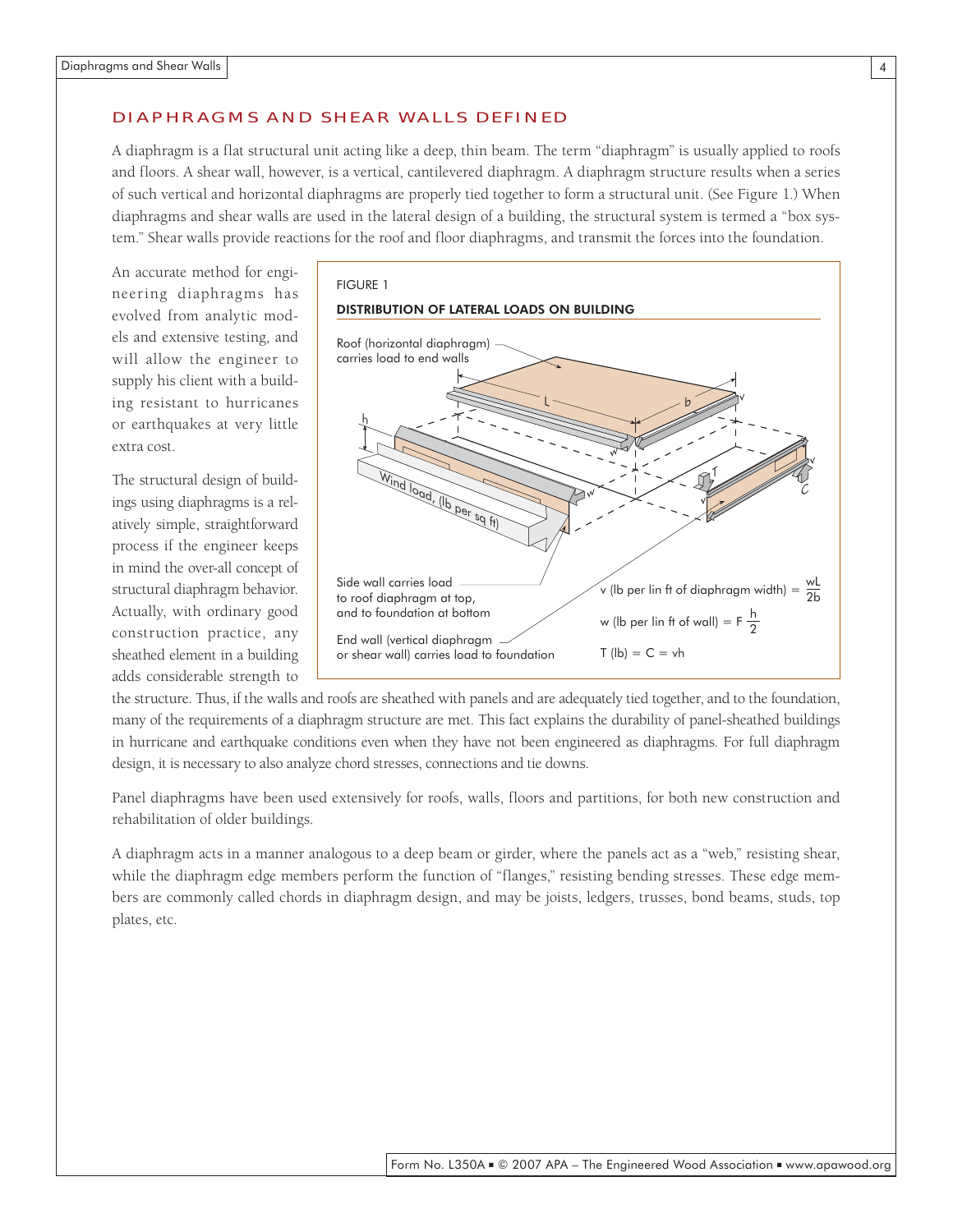A shear wall is simply a cantilevered diaphragm to which load is applied at the top of the wall, and is transmitted out along the bottom of the wall. This creates a potential for overturning which must be accounted for, and any overturning force is typically resisted by hold-downs or tie-downs, at each end of the shear element.

Due to the great depth of most diaphragms and small span-to-depth ratios in the direction parallel to application of load, and to their means of assembly, their behavior differs slightly from that of the usual, relatively shallow, beam. Shear stresses have been proven essentially uniform across the depth of the diaphragm, rather than showing significant parabolic distribution as in the web of a beam. Similarly, chords in a diaphragm carry all "flange" stresses acting in a simple tension and compression, rather than sharing these stresses significantly with the web. As in any beam, consideration must be given to bearing stiffeners, continuity of webs and chords, and to web buckling, which is normally resisted by the framing members.

Diaphragms vary considerably in load-carrying capacity, depending on whether they are "blocked" or "unblocked." Blocking consists of lightweight nailers, usually 2x4s, framed between the joists or other primary structural supports for the specific purpose of connecting the edges of the panels. (See Figure 2.) Systems which provide support framing at all panel edges, such as panelized roofs, are also considered blocked. The reason for blocking in diaphragms is to allow connection of panels at all edges for better shear transfer. Another form of blocking for purposes of shear transfer is with a common piece of sheet metal stapled to adjacent panels to provide shear transfer between panels (see APA Technical Note: *Stapled Sheet Metal Blocking for APA Panel Diaphragms, Form N370)*. Unblocked diaphragm loads are controlled by buckling of unsupported panel edges, with the result that such units reach a maximum load above which increased nailing will not increase capacity. For the same nail spacing, design loads on a blocked diaphragm are from 1-1/2 to 2 times design loads of its unblocked counterpart. In addition, the maximum loads for which a blocked diaphragm can be designed are many times greater than those for diaphragms without blocking.



The three major parts of a diaphragm are the web, the chords, and the connections. Since the individual pieces of the web must be connected to form a unit; since the chord members in all probability are not single pieces; since web and chords must be held so that they act together; and since the loads must have a path to other elements or to the foundation, connections are critical to good diaphragm action. Their choice actually becomes a major part of the design procedure.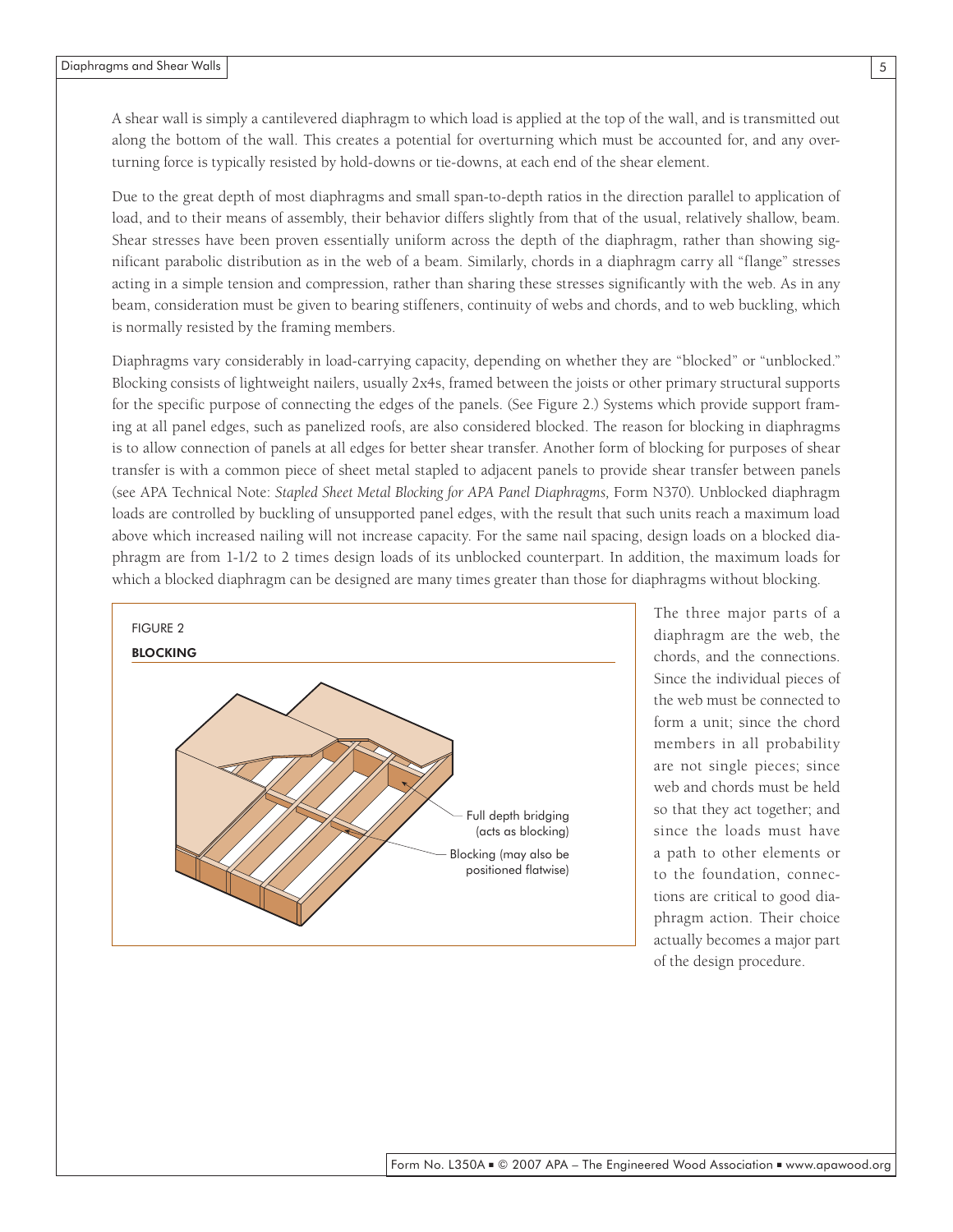#### ADVANTAGES OF DIAPHRAGM DESIGN

Structural panel diaphragms take advantage of the capacity of wood to absorb impact loads. They maintain high strength in the design range and, if pushed to their ultimate capacity, yield gradually while continuing to carry load. In terms of engineering dynamics, they give high values of "work to ultimate" (will absorb a great deal of energy before failure). This action is illustrated by Figure 3, a load deformation test curve of a shear wall.

By considering the strength and stiffness of the skin of a building, the engineer can eliminate almost all of the expensive and inefficient diagonal bracing which might otherwise be required.

Diaphragms are easy to build and to connect to other portions of the structure. Primary components of the system are commercially available structural panels, structural lumber, nails and metal connectors.

Panel diaphragm design has been proven through some of the most harrowing hurricane and earthquake experiences imaginable.

And finally, diaphragm design enables the engineer to produce a building designed to resist high wind and seismic loads for little or no extra cost.

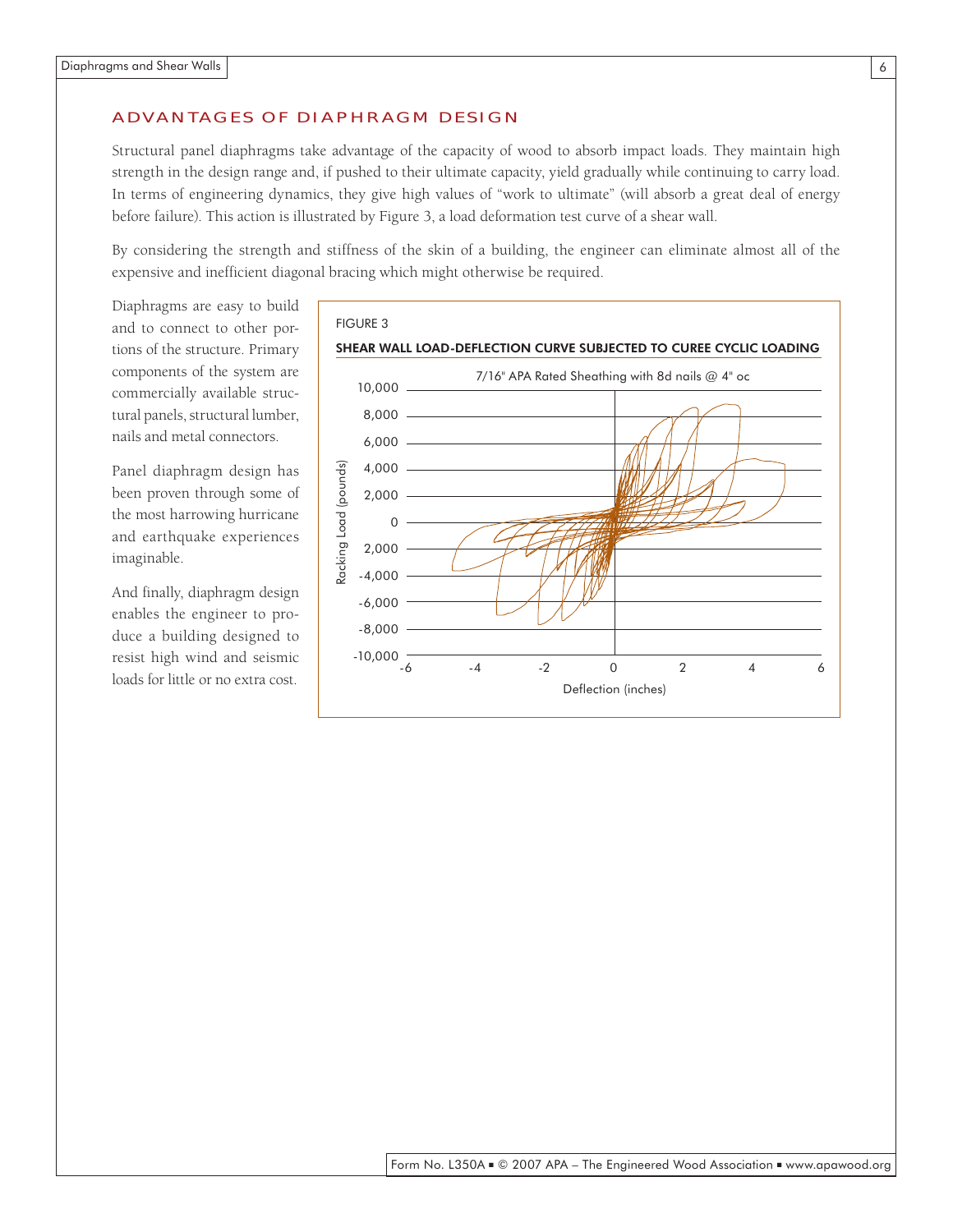#### TABLE 1

#### ALLOWABLE SHEAR (POUNDS PER FOOT) FOR APA PANEL SHEAR WALLS WITH FRAMING OF DOUGLAS-FIR, LARCH, OR SOUTHERN PINE<sup>(a)</sup> FOR WIND OR SEISMIC LOADING<sup>(b,h,i,j,k)</sup> (See also IBC Table 2306.4.1)

|                                               |                                                          |                                                       | Panels Applied Direct to Framing                             |                                                             |                    |                    |                    | <b>Panels Applied Over</b><br>1/2" or 5/8" Gypsum Sheathing |                                                                         |     |                        |     |
|-----------------------------------------------|----------------------------------------------------------|-------------------------------------------------------|--------------------------------------------------------------|-------------------------------------------------------------|--------------------|--------------------|--------------------|-------------------------------------------------------------|-------------------------------------------------------------------------|-----|------------------------|-----|
| <b>Panel Grade</b>                            | Minimum<br>Nominal<br>Panel<br><b>Thickness</b><br>(in.) | Minimum<br>Nail<br>Penetration<br>in Framing<br>(in.) | <b>Nail Size</b><br>(common or<br>galvanized<br>$box)^{(k)}$ | Nail Spacing at<br>Panel Edges (in.)<br>3<br>2(e)<br>6<br>4 |                    |                    |                    | <b>Nail Size</b><br>(common or<br>galvanized<br>(box        | Nail Spacing at<br>Panel Edges (in.)<br>3<br>2 <sup>(e)</sup><br>6<br>4 |     |                        |     |
|                                               | 5/16                                                     | $1 - 1/4$                                             | 6d<br>$(0.113"$ dia.)                                        | 200                                                         | 300                | 390                | 510                | 8d<br>$(0.131"$ dia.)                                       | 200                                                                     | 300 | 390                    | 510 |
| <b>APA</b><br><b>STRUCTURAL I</b>             | 3/8                                                      |                                                       |                                                              | 230 <sup>(d)</sup>                                          | 360 <sup>(d)</sup> | 460 <sup>(d)</sup> | $610^{(d)}$        |                                                             |                                                                         |     |                        |     |
|                                               | 7/16                                                     | $1 - 3/8$                                             | 8d<br>$(0.131"$ dia.)                                        | $255^{(d)}$                                                 | 395(d)             | $505^{(d)}$        | $670^{(d)}$        | 10d<br>$(0.148"$ dia.)                                      | 280                                                                     | 430 | 550(f) 730             |     |
| grades                                        | 15/32                                                    |                                                       |                                                              | 280                                                         | 430                | 550                | 730                |                                                             |                                                                         |     |                        |     |
|                                               | 15/32                                                    | $1 - 1/2$                                             | 10d<br>$(0.148"$ dia.)                                       | 340                                                         | 510                | 665 <sup>(f)</sup> | 870                |                                                             |                                                                         |     |                        |     |
| <b>APA RATED</b>                              | 5/16 or 1/4(c)                                           | $1 - 1/4$                                             | 6d                                                           | 180                                                         | 270                | 350                | 450                | 8d                                                          | 180                                                                     | 270 | 350                    | 450 |
|                                               | 3/8                                                      |                                                       | $(0.113"$ dia.)                                              | 200                                                         | 300                | 390                | 510                | $(0.131 \text{ dia.})$                                      | 200                                                                     | 300 | 390                    | 510 |
| SHEATHING; APA                                | 3/8                                                      |                                                       |                                                              | $220^{(d)}$                                                 | 320 <sup>(d)</sup> | $410^{(d)}$        | 530 <sup>(d)</sup> |                                                             |                                                                         |     |                        |     |
| RATED SIDING <sup>(g)</sup><br>and other APA  | 7/16                                                     | $1 - 3/8$                                             | 8d<br>$(0.131"$ dia.)                                        | $240^{(d)}$                                                 | 350 <sup>(d)</sup> | 450 <sup>(d)</sup> | 585(d)             | 10d<br>(0.148" dia.)                                        | 260                                                                     | 380 | 490 <sup>(f)</sup> 640 |     |
| grades except                                 | 15/32                                                    |                                                       |                                                              | 260                                                         | 380                | 490                | 640                |                                                             |                                                                         |     |                        |     |
| Species Group 5                               | 15/32                                                    | $1 - 1/2$                                             | 10d                                                          | 310                                                         | 460                | $600^{(f)}$        | 770                |                                                             |                                                                         |     |                        |     |
|                                               | 19/32                                                    |                                                       | $(0.148"$ dia.)                                              | 340                                                         | 510                | 665 <sup>(f)</sup> | 870                |                                                             |                                                                         |     |                        |     |
| <b>APA RATED</b><br>SIDING <sup>(g)</sup> and |                                                          |                                                       | <b>Nail Size</b><br>(galvanized<br>casing)                   |                                                             |                    |                    |                    | <b>Nail Size</b><br>(galvanized<br>casing)                  |                                                                         |     |                        |     |
| other APA grades<br>except Species            | $5/16$ <sup>(c)</sup>                                    | $1 - 1/4$                                             | 6d<br>$(0.113"$ dia.)                                        | 140                                                         | 210                | 275                | 360                | 8d<br>$(0.131"$ dia.)                                       | 140                                                                     | 210 | 275                    | 360 |
| Group 5                                       | 3/8                                                      | $1 - 3/8$                                             | 8d<br>$(0.131"$ dia.)                                        | 160                                                         | 240                | 310                | 410                | 10d<br>(0.148" dia.)                                        | 160                                                                     | 240 | 310 <sup>(f)</sup> 410 |     |

(a) For framing of other species: Find specific gravity for species of lumber in the AF&PA National Design Specification (NDS). Find shear value from table above for nail size for actual grade and multiply value by the following adjustment factor: Specific Gravity Adjustment Factor =  $[1 - (0.5 - SG)]$ , where SG = Specific Gravity of the framing lumber. This adjustment shall not be greater than 1.

- (b) Panel edges backed with 2 inch nominal or wider framing. Install panels either horizontally or vertically. Space fasteners maximum 6 inches on center along intermediate framing members for 3/8 inch and 7/16 inch panels installed on studs spaced 24 inches on center. For other conditions and panel thicknesses, space nails maximum 12 inches on center on intermediate supports.
- (c) 3/8 inch panel thickness or siding with a span rating of 16 inches on center is the minimum recommended where applied direct to framing as exterior siding.
- (d) Allowable shear values are permitted to be increased to values shown for 15/32 inch sheathing with same nailing provided (1) studs are spaced a maximum of 16 inch on center, or (2) panels are applied with long dimension across studs.
- (e) Framing at adjoining panel edges shall be 3 inch nominal or wider, and nails shall be staggered where nails are spaced 2 inch on center.



- (f) Framing at adjoining panel edges shall be 3 inch nominal or wider, and nails shall be staggered where both the following conditions are met: (1) 10d (3 inch x 0.148 inch) nails having penetration into framing of more than 1-1/2 inch and (2) nails are spaced 3 inch on center.
- (g) Values apply to all-veneer plywood. Thickness at point of fastening on panel edges governs shear values.
- (h) Where panels applied on both faces of a wall and nail spacing is less than 6 inches o.c. on either side, panel joints shall be offset to fall on different framing members, or framing shall be 3 inch nominal or thicker at adjoining panel edges and nails on each side shall be staggered.
- (i) In Seismic Design Category D, E or F, where shear design values exceed 350 pounds per lineal foot, all framing members receiving edge nailing from abutting panels shall not be less than a single 3 inch nominal member, or two 2 inch nominal members fastened together in accordance with IBC Section 2306.1 to transfer the design shear value between framing members. Wood structural panel joint and sill plate nailing shall be staggered in all cases. See IBC Section 2305.3.11 for sill plate size and anchorage requirements.
- (j) Galvanized nails shall be hot dipped or tumbled.
- (k) For shear loads of normal or permanent load duration as defined by the AF&PA NDS, the values in the table above shall be multiplied by 0.63 or 0.56, respectively.



7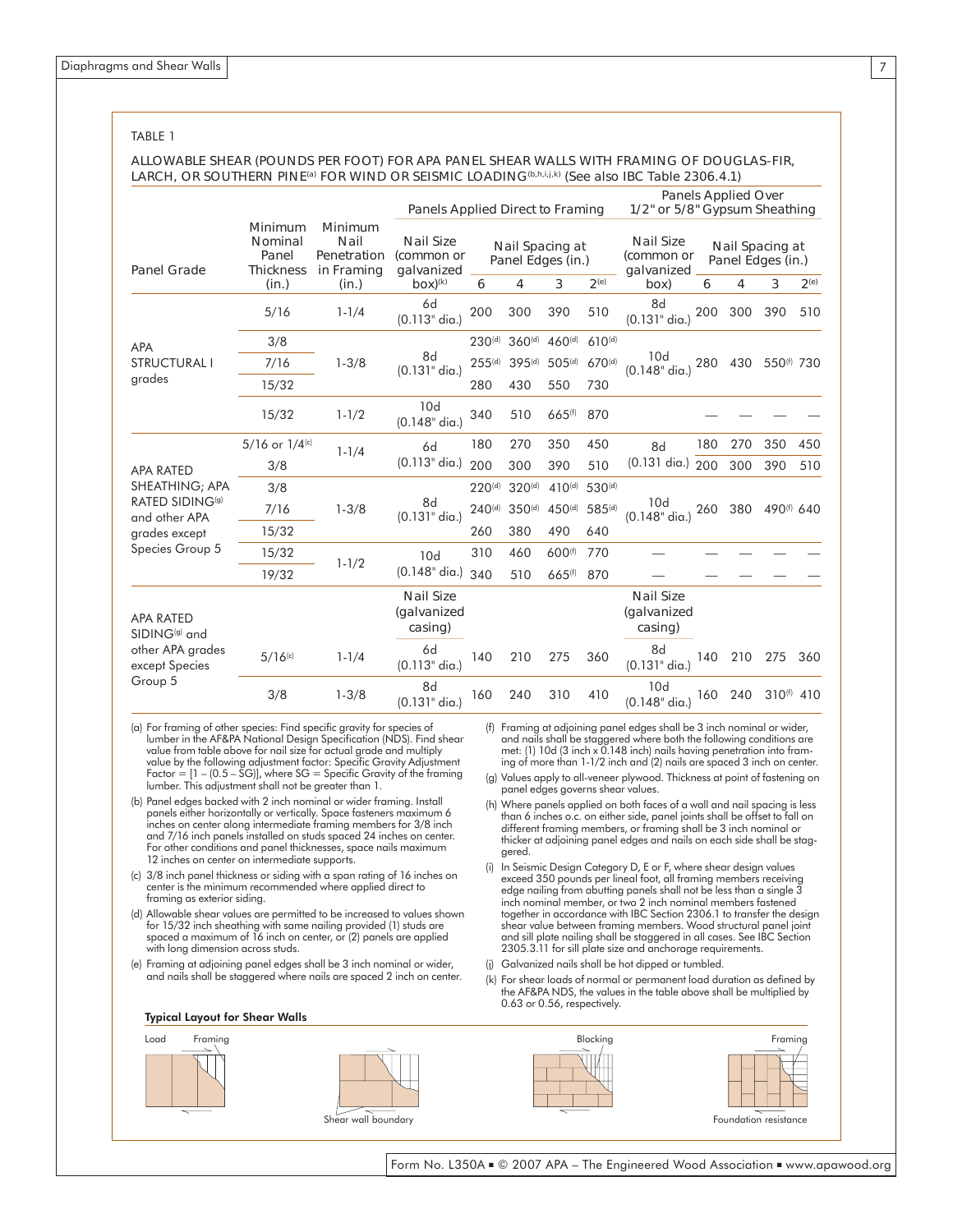TABLE 2

#### ALLOWABLE SHEAR (POUNDS PER FOOT) FOR HORIZONTAL APA PANEL DIAPHRAGMS WITH FRAMING OF DOUGLAS-FIR, LARCH OR SOUTHERN PINE<sup>(a)</sup> FOR WIND OR SEISMIC LOADING<sup>(a)</sup> (See also IBC Table 2306.3.1)

|                                                   |                                       |                                |                                           |                                                                           |                                                                      |            | <b>Blocked Diaphragms</b>                                                                                                                                                      |                                             | <b>Unblocked Diaphragms</b>                                |                                             |            |
|---------------------------------------------------|---------------------------------------|--------------------------------|-------------------------------------------|---------------------------------------------------------------------------|----------------------------------------------------------------------|------------|--------------------------------------------------------------------------------------------------------------------------------------------------------------------------------|---------------------------------------------|------------------------------------------------------------|---------------------------------------------|------------|
|                                                   |                                       |                                |                                           | Minimum<br><b>Nominal</b><br>Width of                                     |                                                                      |            | Nail Spacing (in.) at<br>diaphragm boundaries<br>(all cases), at continuous<br>panel edges parallel<br>to load (Cases $3 & 4$ ),<br>and at all panel<br>edges (Cases 5 & 6)(b) |                                             | Nails Spaced 6" max. at<br>Supported Edges <sup>(b)</sup>  |                                             |            |
|                                                   |                                       |                                |                                           |                                                                           | <b>Framing</b><br>Member at                                          | 6          | 4                                                                                                                                                                              | $2 - 1/2$ <sup>(c)</sup> $2$ <sup>(c)</sup> |                                                            | Case 1                                      |            |
|                                                   | Common                                | Minimum<br>Nail<br>Penetration | <b>Minimum</b><br><b>Nominal</b><br>Panel | Adjoining<br>Panel<br><b>Edges and</b><br>in Framing Thickness Boundaries | Nail Spacing (in.) at<br>other panel edges<br>(Cases 1, 2, 3 & 4)(b) |            |                                                                                                                                                                                |                                             | (No unblocked<br>edges or<br>continuous<br>joints parallel | All other<br>configurations<br>(Cases 2, 3, |            |
| <b>Panel Grade</b>                                | Nail Size <sup>(f)</sup>              | (in.)                          | (in.)                                     | (in.)                                                                     | 6                                                                    | 6          | 4                                                                                                                                                                              | 3                                           | to load)                                                   | 4, 5 & 6                                    |            |
| <b>APA</b><br><b>STRUCTURAL I</b><br>grades       | $6d^{(e)}$<br>(0.113" dia.)           | $1 - 1/4$                      | 5/16                                      | $\overline{2}$<br>3                                                       | 185<br>210                                                           | 250<br>280 | 375<br>420                                                                                                                                                                     | 420<br>475                                  | 165<br>185                                                 | 125<br>140                                  |            |
|                                                   | 8d<br>$(0.131"$ dia.)                 | $1 - 3/8$                      | 3/8                                       | $\overline{2}$<br>3                                                       | 270<br>300                                                           | 360<br>400 | 530<br>600                                                                                                                                                                     | 600<br>675                                  | 240<br>265                                                 | 180<br>200                                  |            |
|                                                   | 10d <sup>(d)</sup><br>$(0.148"$ dia.) | $1 - 1/2$                      | 15/32                                     | $\overline{2}$<br>3                                                       | 320<br>360                                                           | 425<br>480 | 640<br>720                                                                                                                                                                     | 730<br>820                                  | 285<br>320                                                 | 215<br>240                                  |            |
|                                                   | $6d^{(e)}$<br>$(0.113"$ dia.)         |                                |                                           | 5/16                                                                      | $\overline{2}$<br>3                                                  | 170<br>190 | 225<br>250                                                                                                                                                                     | 335<br>380                                  | 380<br>430                                                 | 150<br>170                                  | 110<br>125 |
|                                                   |                                       | $1 - 1/4$                      | 3/8                                       | $\overline{2}$<br>3                                                       | 185<br>210                                                           | 250<br>280 | 375<br>420                                                                                                                                                                     | 420<br>475                                  | 165<br>185                                                 | 125<br>140                                  |            |
| <b>APA RATED</b><br>SHEATHING;                    |                                       |                                | 3/8                                       | 2<br>3                                                                    | 240<br>270                                                           | 320<br>360 | 480<br>540                                                                                                                                                                     | 545<br>610                                  | 215<br>240                                                 | 160<br>180                                  |            |
| <b>APA RATED</b><br>STURD-I-FLOOR                 | 8d<br>$(0.131"$ dia.)                 | $1 - 3/8$                      | 7/16                                      | $\overline{2}$<br>3                                                       | 255<br>285                                                           | 340<br>380 | 505<br>570                                                                                                                                                                     | 575<br>645                                  | 230<br>255                                                 | 170<br>190                                  |            |
| and other APA<br>grades except<br>Species Group 5 |                                       |                                | 15/32                                     | 2<br>3                                                                    | 270<br>300                                                           | 360<br>400 | 530<br>600                                                                                                                                                                     | 600<br>675                                  | 240<br>265                                                 | 180<br>200                                  |            |
|                                                   | 10d <sup>(d)</sup>                    |                                | 15/32                                     | $\overline{2}$<br>3                                                       | 290<br>325                                                           | 385<br>430 | 575<br>650                                                                                                                                                                     | 655<br>735                                  | 255<br>290                                                 | 190<br>215                                  |            |
|                                                   | $(0.148"$ dia.)                       | $1 - 1/2$                      | 19/32                                     | $\overline{2}$<br>3                                                       | 320<br>360                                                           | 425<br>480 | 640<br>720                                                                                                                                                                     | 730<br>820                                  | 285<br>320                                                 | 215<br>240                                  |            |

- (a) For framing of other species: Find specific gravity for species of lumber in the AF&PA NDS. Find shear value from table above for nail size for actual grade and multiply value by the following adjustment factor: Specific Gravity Adjustment Factor = [1 – (0.5 – SG)], where SG = Specific Gravity of the framing lumber. This adjustment shall not be greater than 1.
- (b) Space fasteners maximum 12 inches o.c. along intermediate framing members (6 inches o.c. when supports are spaced 48 inches o.c. or greater).
- (c) Framing at adjoining panel edges shall be 3 inch nominal or wider, and nails shall be staggered where nails are spaced 2 inches o.c. or 2-1/2 inches o.c.
- (d) Framing at adjoining panel edges shall be 3 inch nominal or wider, and nails shall be staggered where both of the following conditions are met: (1) 10d nails having penetration into framing of more than 1-1/2 inches and (2) nails are spaced 3 inches o.c. or less.
- (e) 8d is recommended minimum for roofs due to negative pressures of high winds.
- (f) The minimum nominal width of framing members not located at boundaries or adjoining panel edges shall be 2 inches
- (g) For shear loads of normal or permanent load duration as defined by AF&PA NDS, the values in the table above shall be multiplied by 0.63 and 0.56, respectively.

Note: Design for diaphragm stresses depends on direction of continuous panel joints with reference to load, not on direction of long dimension or strength axis of sheet. Continuous framing may be in either direction for blocked diaphragms.

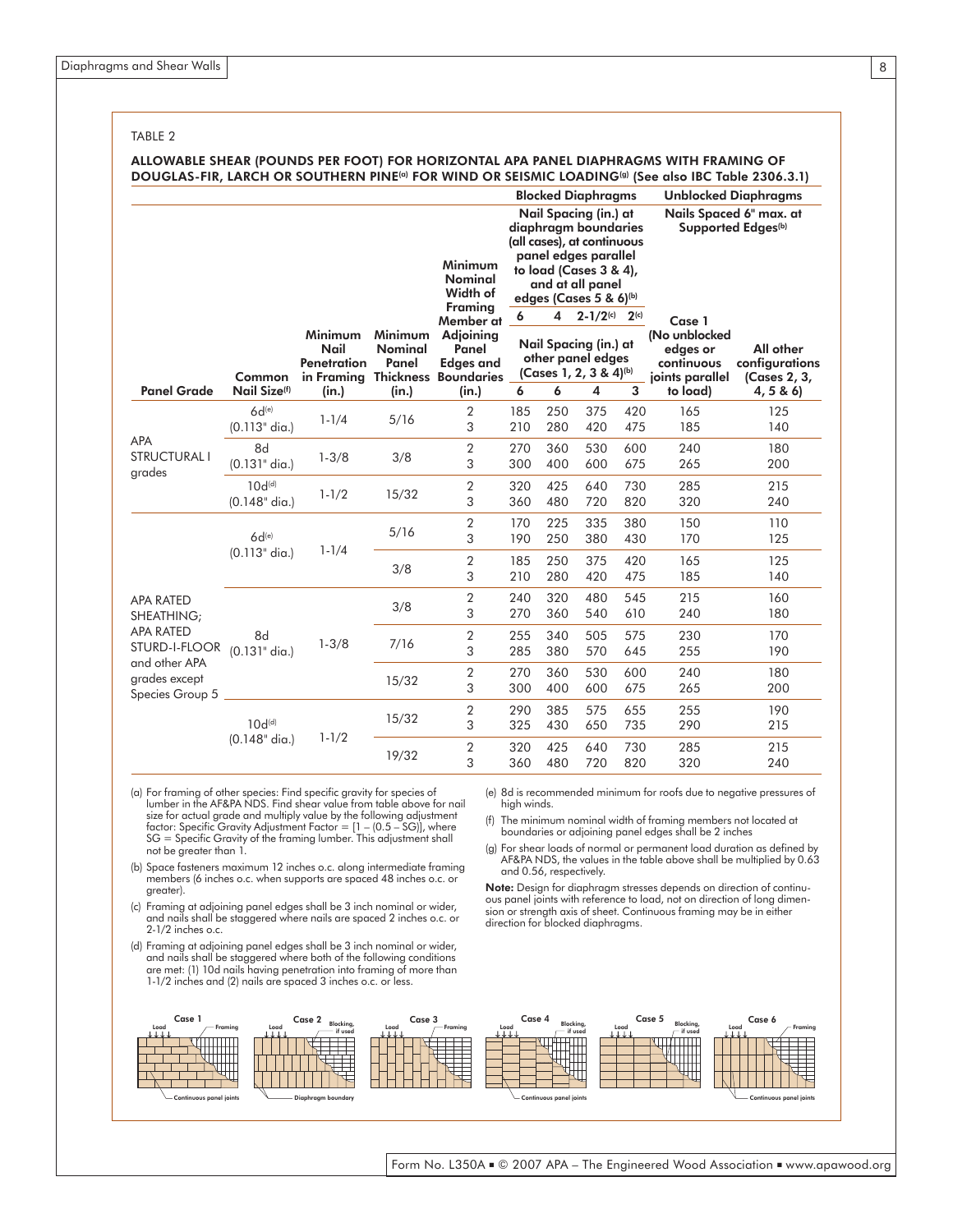## **Design Examples**

The following design examples are based on provisions of the 2006 International Building Code (IBC) unless otherwise stated.

#### EX AMPLE 1:

#### DETERMINE SHEAR WALL DESIGN FOR WIND LOADING

#### Given:

- •Commercial building
- •Wind loading
- •Wall requires 5/8-inch gypsum sheathing applied under wood structural panel for one-hour fire rating
- •Required shear wall capacity is 670 plf

#### Find:

Panel thickness, nail size and nailing schedule

#### Solution:

Using Table 1, check the "Panels Applied Over 1/2-inch or 5/8-inch Gypsum Sheathing" area of table. Check "APA RATED SHEATHING…" rows first since Structural I may not be readily available in all areas. From Table 1, note that 10d nails with 3-inch nail spacing at panel edges and 12-inch nail spacing at intermediate framing for a sheathing thickness of 3/8, 7/16 or 15/32 inch will provide a capacity of 490 plf (pounds per lineal foot) provided that the framing at adjoining panel edges is 3 inch nominal or wider (Footnote f). Per IBC Section 2306.4.1, the allowable shear capacity of the shear wall can be increased by 40% for wind design, therefore the allowable capacity of this wall is 490 plf  $x$  1.4 = 686 plf. Since 686 plf > 670 plf, this selection is OK for use.

#### Commentary:

See Example 3 for sizing the hold down and checking the chord forces. All wall segments must meet the shear wall aspect ratio requirements of IBC Table 2305.3.4, which for wind design is 3.5:1. Note that the 2006 IBC Section 2305.3.9 allows, for wind conditions, the shear capacity of the gypsum sheathing to be added to the wood structural panel capacity. Depending on the fasteners used, fastening schedule and gypsum product type chosen, this can add from 75 to 200 plf to the allowable design capacity of the shear wall.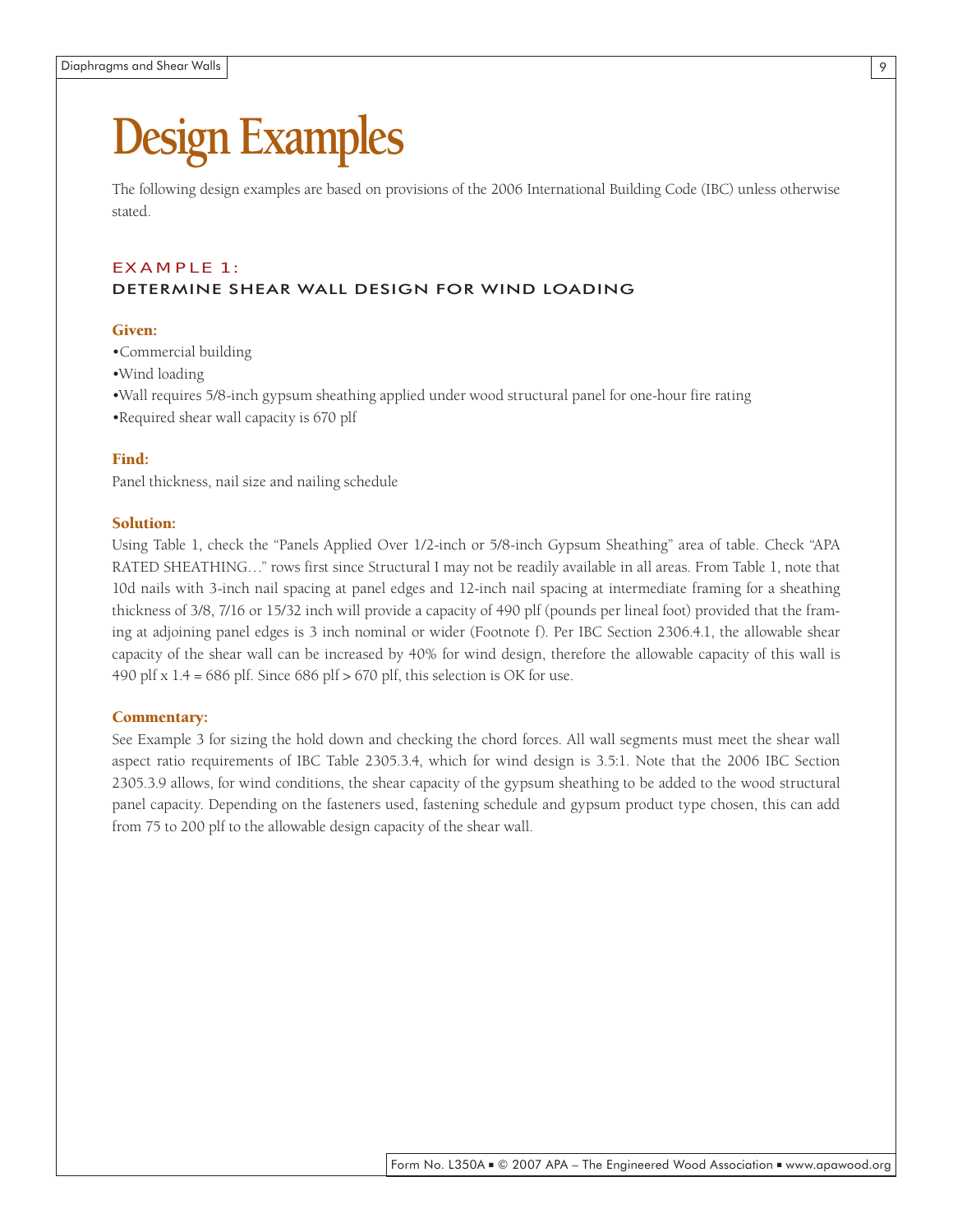#### EX AMPLE 2: DETERMINE SHEAR WALL DESIGN FOR SEISMIC LOADING

#### Given:

- •Residential building •Typical nail size of 8d common
- •Seismic loading and Seismic Design Category C •Wall stud spacing of 24 inches o.c.
- •Typical wall sheathing thickness of 7/16 inch •Required shear wall capacity is 435 plf
- 
- 

#### Find:

Required nail spacing

#### Solution:

Using Table 1, check the "Panels Applied Direct to Framing" area of table. Check "APA RATED SHEATHING…" rows first because Structural I may not be readily available in all areas. From the table, note that 7/16-inch APA Rated Sheathing panels with 8d nails spaced at 3 inches at the panel edges and 6 inches at intermediate framing (Footnote b) will provide a capacity of 450 plf. Since 450 plf > 435 plf, this selection is OK for use.

#### Commentary:

See Example 3 for sizing the hold down and checking the chord forces. All wall segments must meet the shear wall aspect ratio requirements of IBC Table 2305.3.4, which for seismic design is 2:1 without penalty. For seismic design, shear wall aspect ratios greater than 2:1 but not exceeding 3.5:1 are permitted provided the factored shear resistance values are multiplied by 2w/h, where w and h are equal to the width and height of the shear wall segment respectively. Note that if this wall were designed in Seismic Design Category D, E, or F then Footnote i of Table 1 would apply and require 3x lumber framing at adjoining panel edges and possibly at sill plates, as well, per IBC Section 2305.3.11.

#### EX AMPLE 3:

#### SHEAR WALL DESIGN (TRADITIONAL SEGMENTED) – WITH SPECIFIC GRAVITY FRAMING ADJUSTMENT

#### Given:

The ASD (allowable stress design) shear load on the wall from the diaphragm is 3,000 lbf. The controlling load is assumed to be from wind pressures.

#### Find:

The shear wall design for the wall shown in Figure 4.

#### Solution:

The total length of full height segments is 10 feet. Note per IBC Table 2503.3.4, that 3.5:1 is the minimum shear wall aspect ratio for wind loading. For seismic design, shear wall aspect ratios greater than 2:1 but not exceeding 3.5:1 are permitted provided the factored shear resistance values are multiplied by 2w/h, where w and h are equal to the width and height of the shear wall segment respectively.

1. The unit shear is:

 $v = V/L = 3000/10 = 300$  plf

#### 10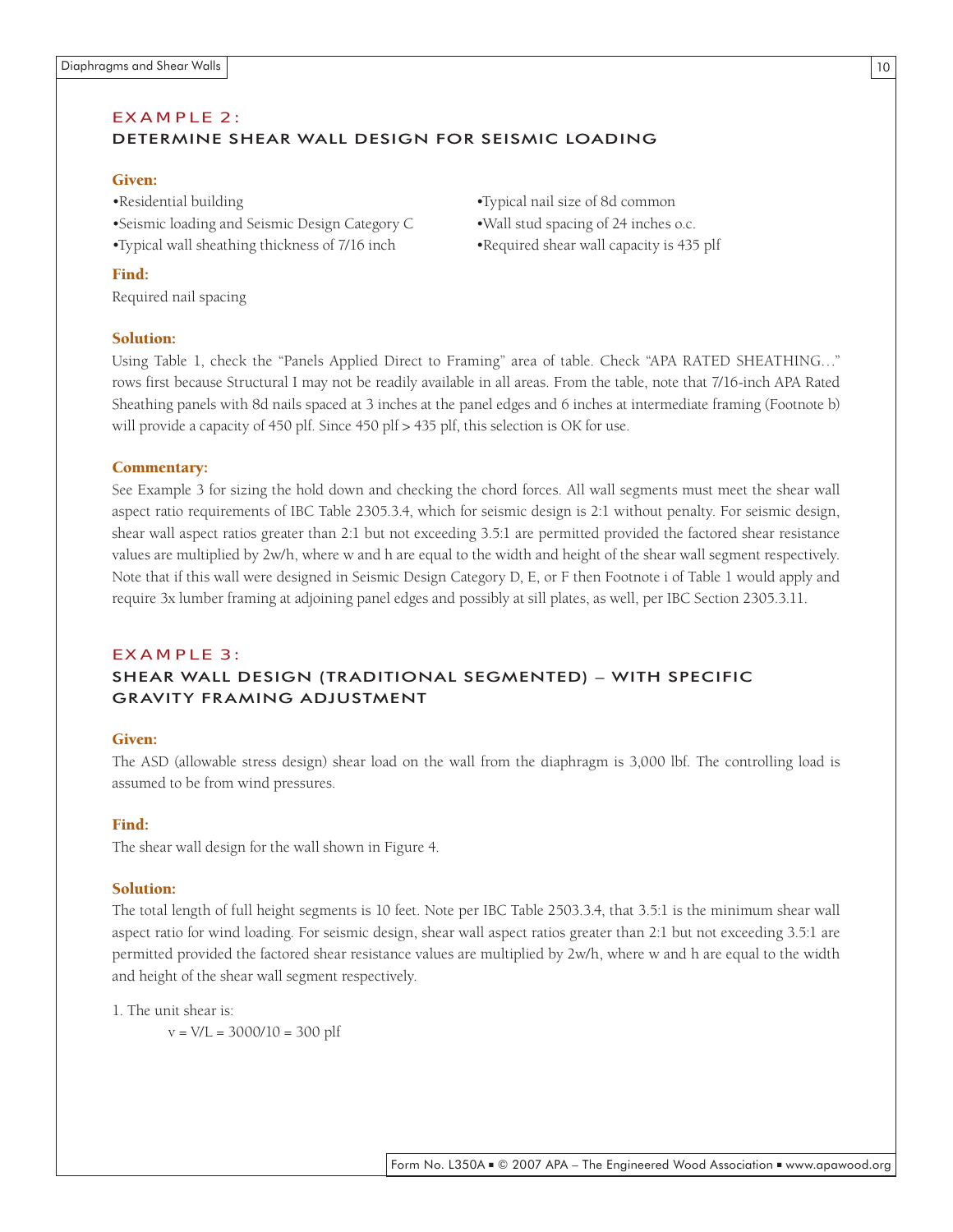11



BUILDING ELEVATION FOR SEGMENTED SHEAR WALL EXAMPLE



2. Assuming the framing will be spruce-pine-fir (with specific gravity, SG = 0.42), the shear values from the capacity table, Table 1, must be adjusted according to Footnote a. The specific gravity adjustment factor (SGAF) is:

 $SGAF = 1 - (0.5-SG) = 1 - (0.5 - 0.42) = 0.92$ 

According to IBC Section 2306.4.1 of the 2006 IBC, for wind loads the allowable shear capacities are permitted to be increased by 40%.

From Table 1, 7/16-inch wood structural panels with 8d common nails at 6 inches o.c. on supported edges will provide an allowable capacity,  $v_{\text{allow}}$  of:

 $v_{\text{allow}} = 260(0.92)1.4 = 335 \text{ plf } 300 \text{ plf}$ 

Note the increase to 15/32-inch panel design values is taken in accordance with Footnote d of Table 1, assuming studs will be placed 16 inches o.c. and the panel will be oriented with the 8-foot direction vertical. Also, as stated in Example 1, the shear wall capacity of the gypsum sheathing can be added to the wood structural panel shear wall capacity, but is not done in this example.

3. The hold downs must be located at the ends of each full height segment as shown in Figure 4 and designed to resist uplift tension, T, as shown in Figure 5. The compression, C, in the end studs, due to lateral loads acting on the shear wall is equal to the tension uplift:

 $T = C = V/L(h) = vh = 300(8) = 2400$  lbf

Where  $v = V/L =$  unit shear (lb/ft)

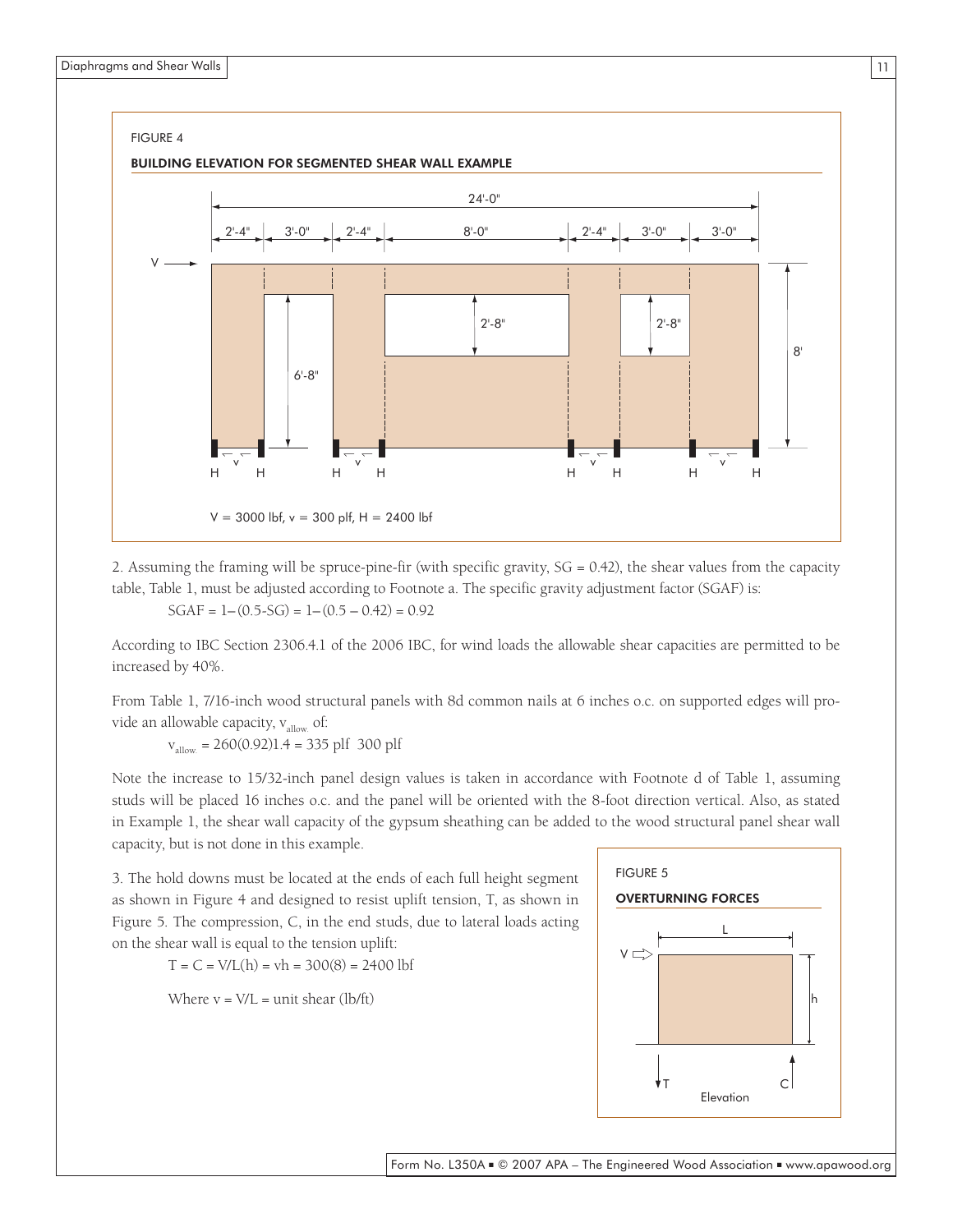Note that no dead load is assumed to counter the hold-down uplift. Dead load would take away tension uplift forces but adds to the compression forces and also adds to the compression perpendicular to grain stress on the bottom plate. Due to the compression chord bearing on the bottom plate of the shear wall, the bottom plate should also be checked to ensure adequate compression-perpendicular-to-grain capacity.

4. The end studs to which the hold down is attached, sometimes called chords, must be capable of resisting the tension and compression forces due to the lateral forces in the wall as shown in Figure 5, in addition to the gravity-load forces. The required combination of lateral and gravity loads is provided in IBC Section 1605.

#### EX AMPLE 4: SHEAR WALL DEFLECTION

#### Given:

Calculate the deflection of the shear wall in Example 3.

#### Solution:

The total shear-wall deflection will be considered to be a function of the deflection of the full-height segments. For this example, a weighted average based on wall rigidities will be used to calculate the total shear wall deflection. Wall rigidities will be assumed to be relative to wall length assuming consistent framing and nailing patterns. Another possible approach to this problem would be to assume the deflection of one segment represents the wall deflection.

Shear wall deflection analysis usually involves engineering judgment. In this example the walls are narrow, with an approximate aspect ratio of 3.5:1. The accuracy of the shear wall deflection equation at aspect ratios greater than 2:1 is questionable. In the absence of any guidelines for narrow shear wall deflection, however, the 4-term equation from IBC Section 2305.3.2 will be used. Other factors that would reasonably be expected to influence the accuracy of wall deflection calculations (by stiffening the wall) are the presence of sheathing above and below openings, and wall finish materials (such as siding, stucco, and gypsum). No guidelines currently exist to account for these aspects either, but testing indicates these aspects add significant stiffness to the walls (Cobeen et al. 2004).

The deflection of the 2.33-ft wall segment is calculated with the following IBC equation 23-2:

$$
\Delta = \frac{8vh^3}{EAb} + \frac{vh}{Gt} + 0.75he_n + \frac{hd_a}{b}
$$

where,

v = 300 plf, unit load (given from example)

 $h = 8$  feet, wall height (given from example)

 $E = 1,200,000$  psi, for spruce-pine-fir studs – stud grade (from the NDS)

 $A = 10.5$  in.<sup>2</sup>, for two 2x4 vertical end studs

 $Gt = G_v t_v = 83,500$  lbf/in., for 7/16-inch (24/16 Span Rating) OSB (from Appendix Table-A-3)

 $b = 2.33$  feet, wall width (given from example)

 $e_n$  = Nail slip (equation from Appendix Table A-2). First, the load per nail must be calculated: Load per nail,  $v_{\text{mail}}$ :

 $v_{\text{mail}} = v/(12/S) = 300/(12/6) = 150 \text{ lbf/mail}$  (where S = nail spacing in inches)

 $e_n = 1.2(v_{n\text{ail}}/616)^{3.018} = 1.2(150/616)^{3.018} = 0.017$  in. (the 1.2 is for non-structural I panels)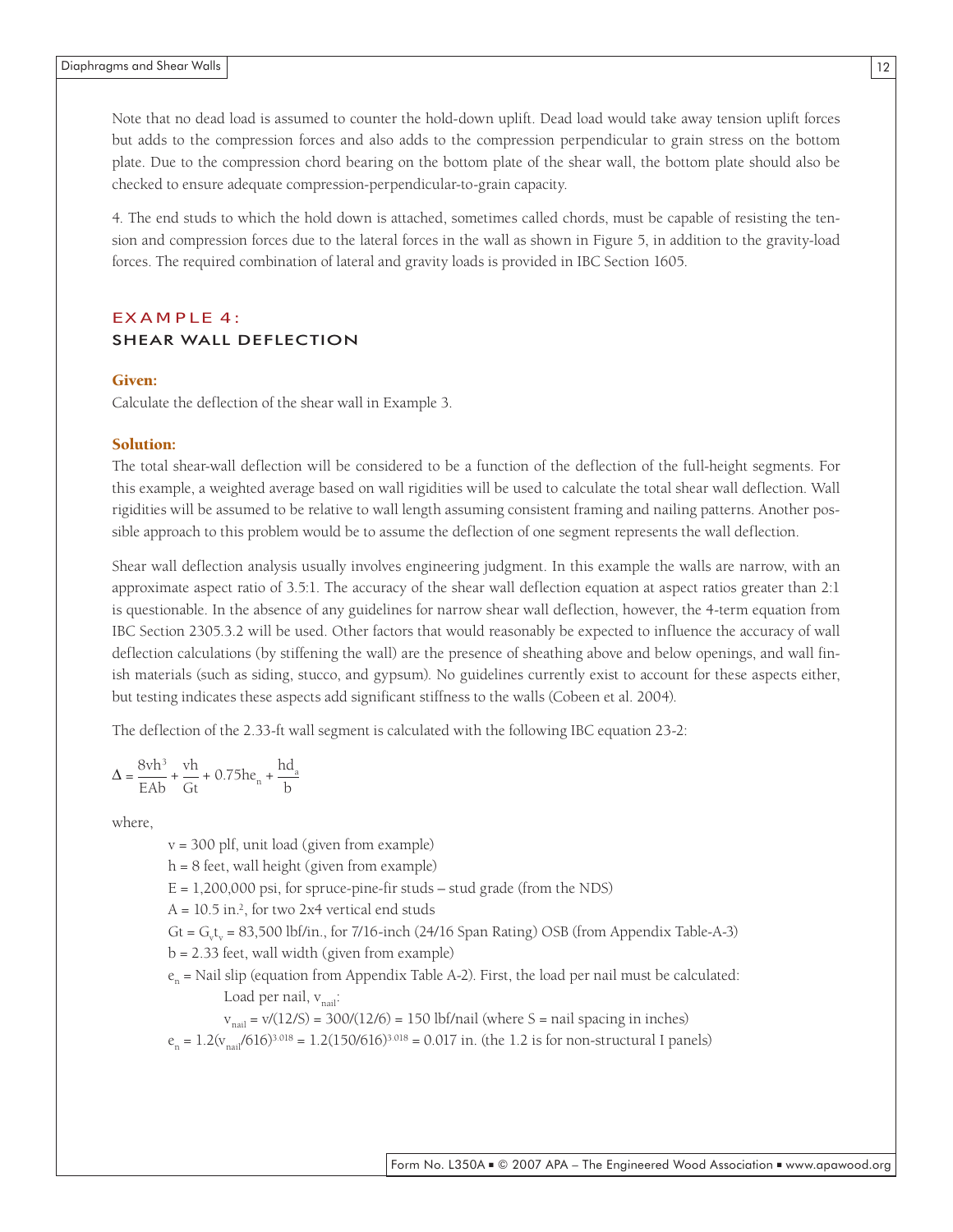$d_a$  = Hold-down slip,  $d_a$  = 0.033 inch, from hold-down manufacturer's catalog for lowslip hold down with an allowable tensile capacity of 3,375 lbf. in. spruce-pine-fir framing. Assuming hold-down slip to be linear, a reduction could be made since the design uplift force is 2,400 lbf (from Example 3), thus, the expected slip at the design lateral load would be (0.033/3,375)2,400 = 0.023 in.

The deflection of each component is:

 $\Delta_{\text{bending}} = 8 \text{vh}^3 / (\text{EAb}) = 8(300)8^3 / (1,200,000(10.5)2.33) = 0.042 \text{ in.}$  $\Delta_{\text{shear}} = \text{vh}/(\text{Gt}) = 300(8)/83{,}500 = 0.029$  in.  $\Delta_{\text{nail-slin}} = 0.75h(e_n) = 0.75(8)0.017 = 0.102$  in.  $\Delta_{\text{hold down}} = h(d_a)/b = 8(0.023)/2.33 = 0.079$  in.

The total shear wall deflection,  $\Delta$ , is the summation of each component:

 $\Delta = 0.042 + 0.029 + 0.102 + 0.079 = 0.252$  in.

The deflection for the 3-foot wall segment is calculated (not shown) as 0.225 inch. For information, Table 3 summarizes the wall segment relative rigidities, load, and deflection.

|                 | <b>RELATIVE SHEAR WALL RIGIDITIES FOR EXAMPLE 4</b> |                  |              |               |          |                |
|-----------------|-----------------------------------------------------|------------------|--------------|---------------|----------|----------------|
| Wall<br>Segment | Length                                              | R <sup>(a)</sup> | $R/\Sigma R$ | $V^{(b)}$ lbf | v Ibf/ft | $\Delta$ (in.) |
|                 | 2.33                                                | 0.78             | 0.23         | 700           | 300      | 0.252          |
| $\overline{2}$  | 2.33                                                | 0.78             | 0.23         | 700           | 300      | 0.252          |
| 3               | 2.33                                                | 0.78             | 0.23         | 700           | 300      | 0.252          |
| $\overline{4}$  | 3                                                   | 1.00             | 0.30         | 901           | 300      | 0.225          |
| Σ.              | 10.0                                                | 3.33             |              | 3000          |          |                |

(a)  $R =$  relative rigidity based on wall length (length of wall segment  $\div$  length of longest wall segment). (b) Shear distributed to wall segments in proportion to wall length.

The total wall deflection is calculated as a weighted average:

$$
\Delta = 3 \left( \frac{2.33}{10} \right) 0.252 + \left( \frac{3}{10} \right) 0.225 = 0.244 \text{ in.}
$$

#### Commentary:

Shear wall deflection is important in seismic design for checking drift limitations, building separations, and in determining whether the diaphragm should be considered rigid or flexible. These same concepts could be used in wind design, but they are not part of the wind design requirements in the IBC.

The allowable story drift,  $\Delta_{\rm a}$ , for seismic design is given in ASCE 7-05 Section 12.12. For buildings in occupancy category I as defined in ASCE 7-05 Table 12.12-1, the allowable story drift is 0.025 x h, where, h = the story height. For an 8-ft story height,  $\Delta_{\rm a} = 2.4$  inches.

The design story drift is determined in accordance with ASCE 7-05 Section 12.8.6. The design story drift requires the deflection determined by an elastic analysis to be increased by the deflection amplification factor,  $C_a$  (Table 12.2-1 in ASCE 7-05).  $C_d$  is 4.0 for light frame wood shear walls. If we assume, for example, the calculated deflection in the above was computed using code-specified elastic earthquake forces (instead of the given wind forces), then the design story drift would be:  $\Delta \times C_d = 0.241(4.0) = 0.964$  in. < 2.4 in. ∴ OK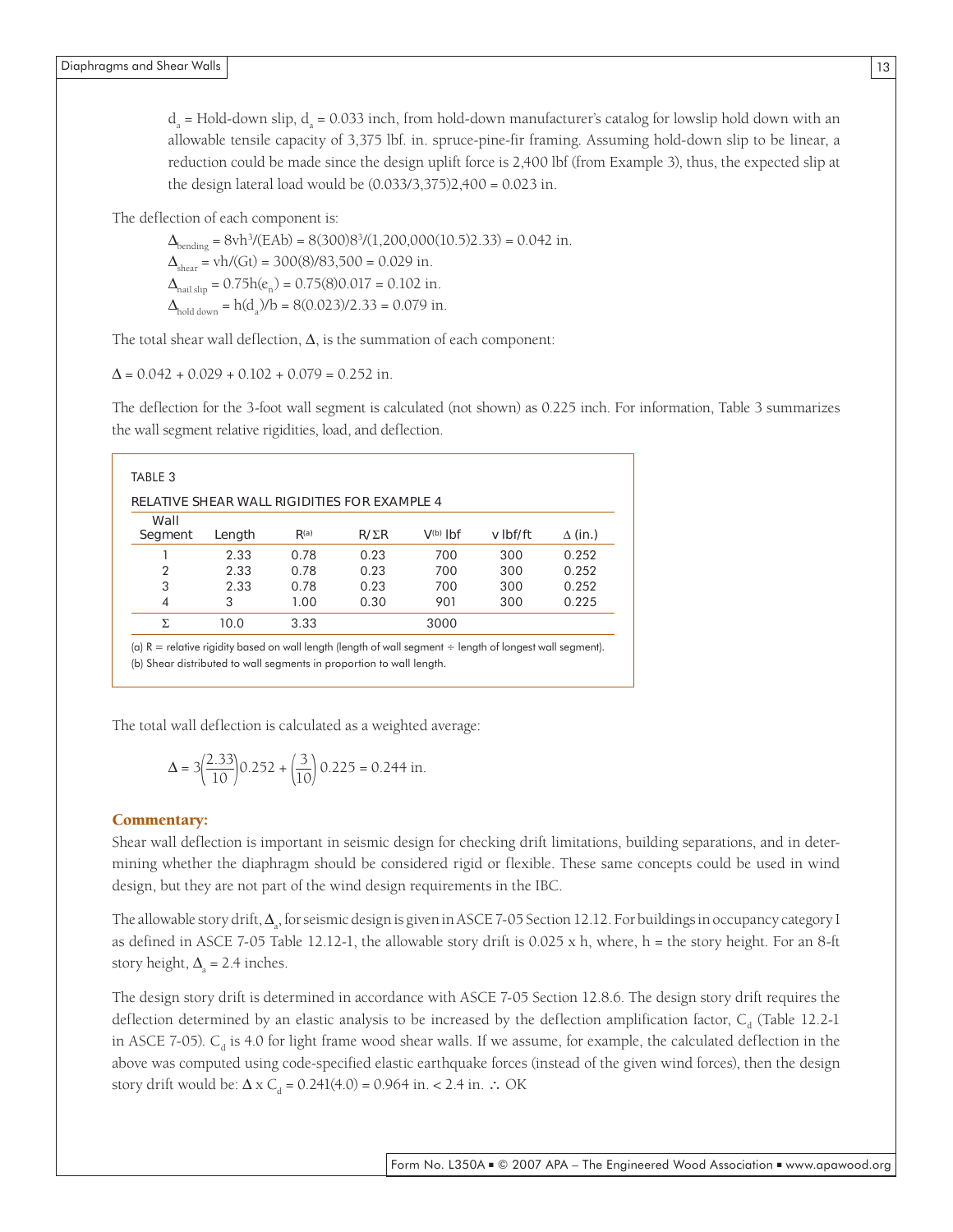#### EX AMPLE 5:

#### SHEAR WALL DESIGNED WITH OPENINGS – PERFORATED SHEAR WALL DESIGN METHOD (IBC SECTION 2305.3.8.2)

#### Given:

The same wall section as shown in Example 3 will be redesigned as a perforated shear wall to highlight the differences between the two methods. In this empirical-based method, the entire wall, not just full height segments, is considered the shear wall and the openings are accounted for with a shear-resistance-adjustment factor, C<sub>o</sub>. Hold downs are only required at the ends of the wall since the entire wall is treated as one shear wall with openings.

The shear load on the wall from the diaphragm, V, is 3,000 lbf from wind pressures. The length of the perforated shear wall is defined by hold-down location, H, as shown in Figure 6.

#### Find:

The shear wall design for the wall shown in Figure 6.

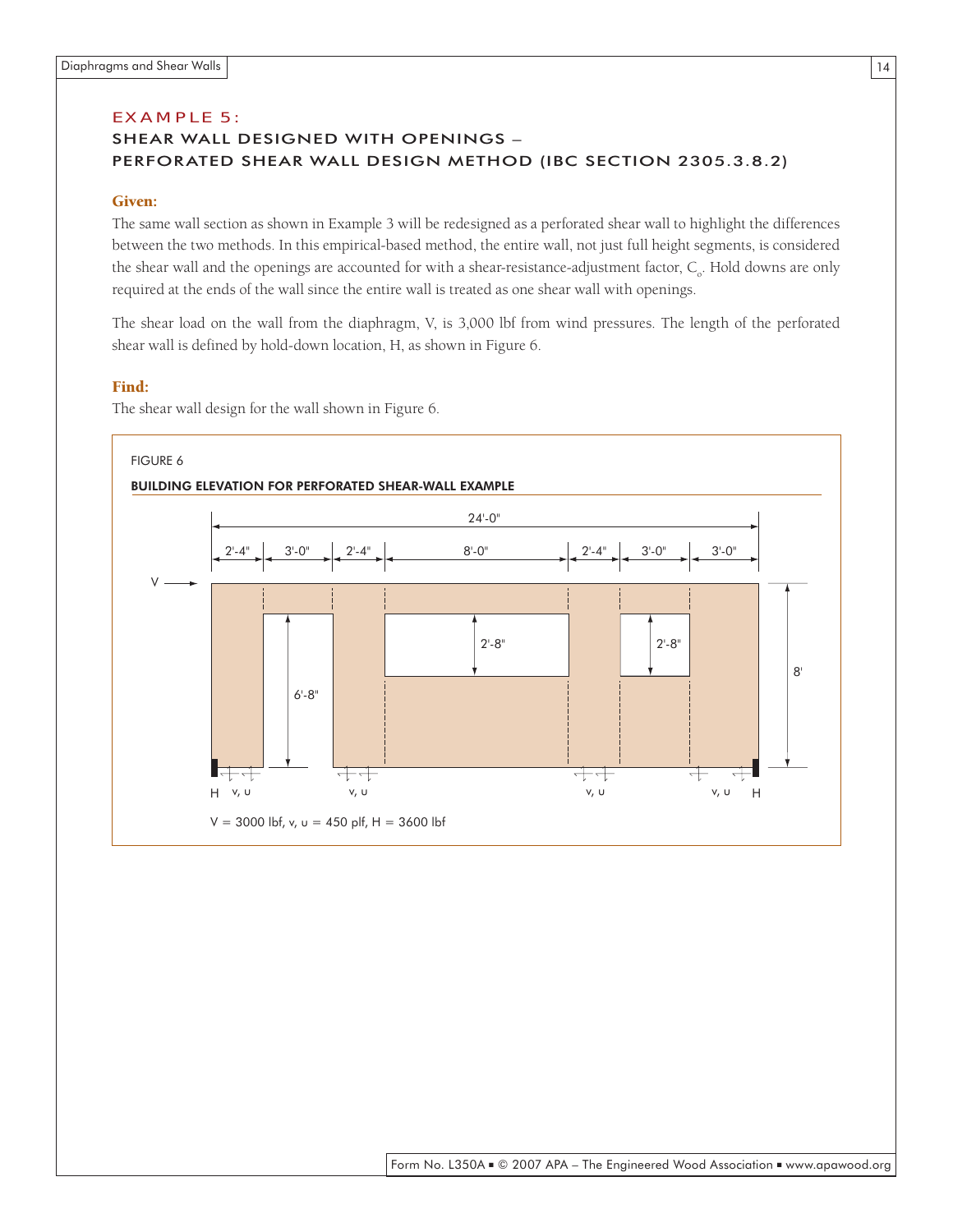#### Solution:

1. The unit shear in the wall's full-height segments is 300 plf (see Example 3).

2. Adjustment factors: The specific gravity adjustment factor (SGAF) is 0.92 (from Example 3).

The allowable shear capacities can be increased by 40% for wind loads, per 2006 IBC Section 2306.4.1.

The total length of full-height segments is 10 feet. Note that all the full-height segments in Figure 6 meet the minimum aspect ratio requirement for shear walls as specified in IBC Table 2305.3.4 (96"/3.5 = min. 27.4") and therefore may be counted when determining length of full-height segments. Full-height segments less than the minimum cannot be counted when determining length of full-height segment.

Two items are needed for finding the shear-resistance-adjustment factor,  $C_{\circ}$ :

- percent full-height sheathed and
- maximum opening height.

The percent full-height sheathed is the length of the full-height segments divided by the total length of wall =  $10/24$  = 0.42 (or 42%).

The maximum opening height is 6' 8".

From IBC Table 2305.3.8.2, the shear-resistance adjustment factor,  $C_{\circ}$ , is 0.53 (conservative using 40% full-height sheathed instead of interpolating).

3. From Table 1, 7/16-inch wood structural panels with 8d common nails spaced at 3 inches at panel edges will provide an adjusted allowable capacity,  $v_{\text{allow}}$  of:

 $v<sub>allow</sub> = 450(1.4)(0.92)(0.53) = 307$  plf ≥ 300 plf ∴OK

4. The hold downs must be designed to resist:

T=V(h)/(C<sub>o</sub>(L<sub>i</sub>)) = 3,000(8)/(0.53(10)) = 4,528 lbf (Equation 23-3 of the IBC) Where  $L_i$  = the sum of the aspect-ratio-qualifying full-height segments

5. The shear and uplift between hold downs, v and u, from Figure 6 must resist:

 $v = u = V/(C_o(L_i)) = 3,000/(0.53(10)) = 566 \text{ plf}$  (Equation 23-4 of the IBC)

6. Provisions for calculating the total shear-wall deflection of a perforated shear wall (IBC Section 2305.3.8.2.9) state that the total deflection shall be based on the maximum deflection of any full-height segment divided by the shearresistance adjustment factor,  $C_{o}$ . Using the deflection equation from Example 4 with all terms the same but with 3inch o.c. edge nailing, and a higher capacity hold down (5,480-lbf capacity and 0.045-inch deflection), the deflection of the 2.33-foot shear-wall segment becomes 0.151 inch. The total perforated-shear-wall deflection is calculated as:

 $\Delta = 0.151/C_{\rm o} = 0.151/0.53 = 0.285$  in.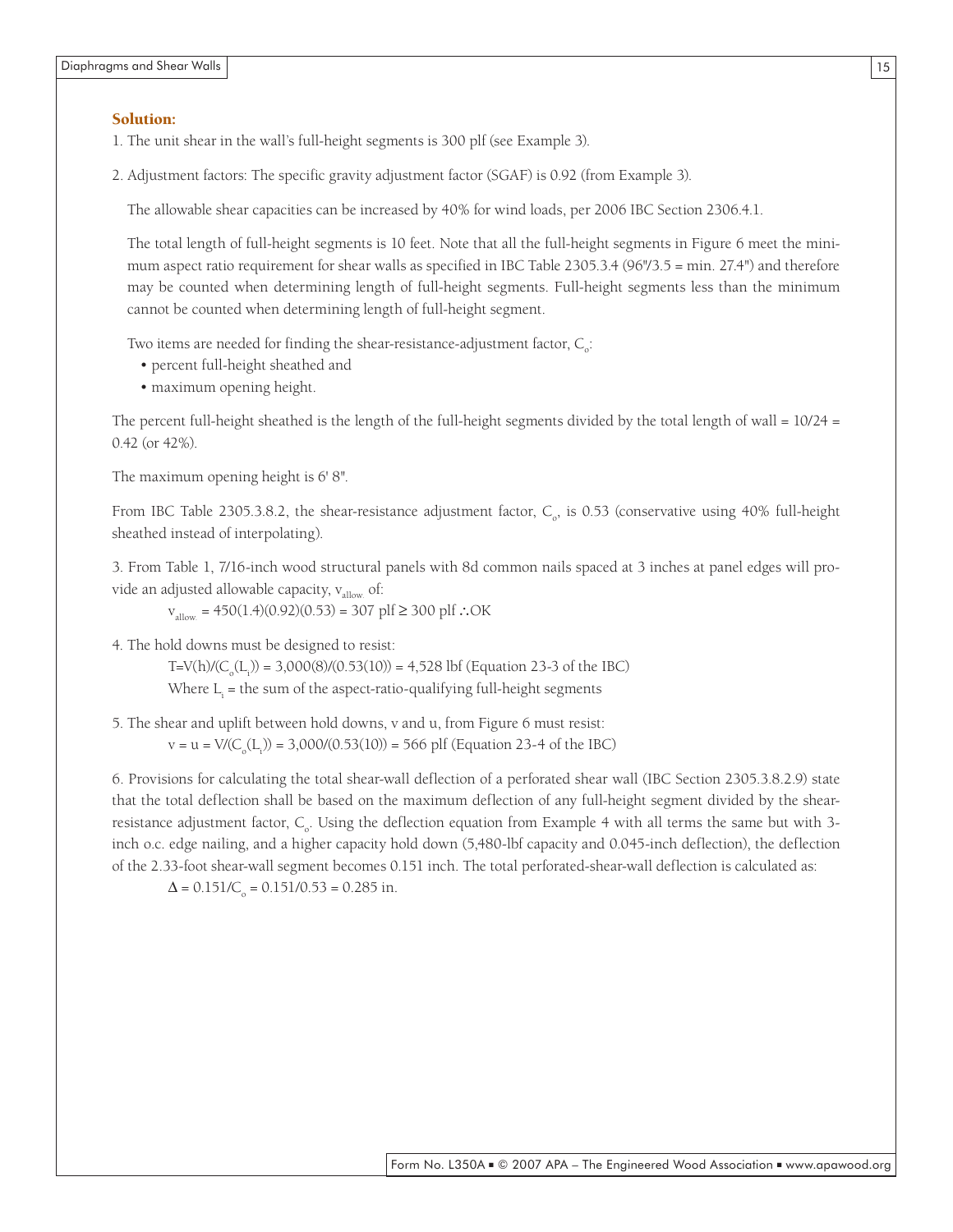#### EX AMPLE 6: SHEAR WALL DESIGNED WITH OPENINGS – PERFORATED SHEAR WALL (IBC SECTION 2305.3.8.2)

#### Given:

Repeat Example 5, but in this example the perforated shear wall will be defined with hold downs as shown in Figure 7. The length of the perforated shear wall is 18.67 feet. The length of full-height segments,  $L_i$ , is 7.67 feet.

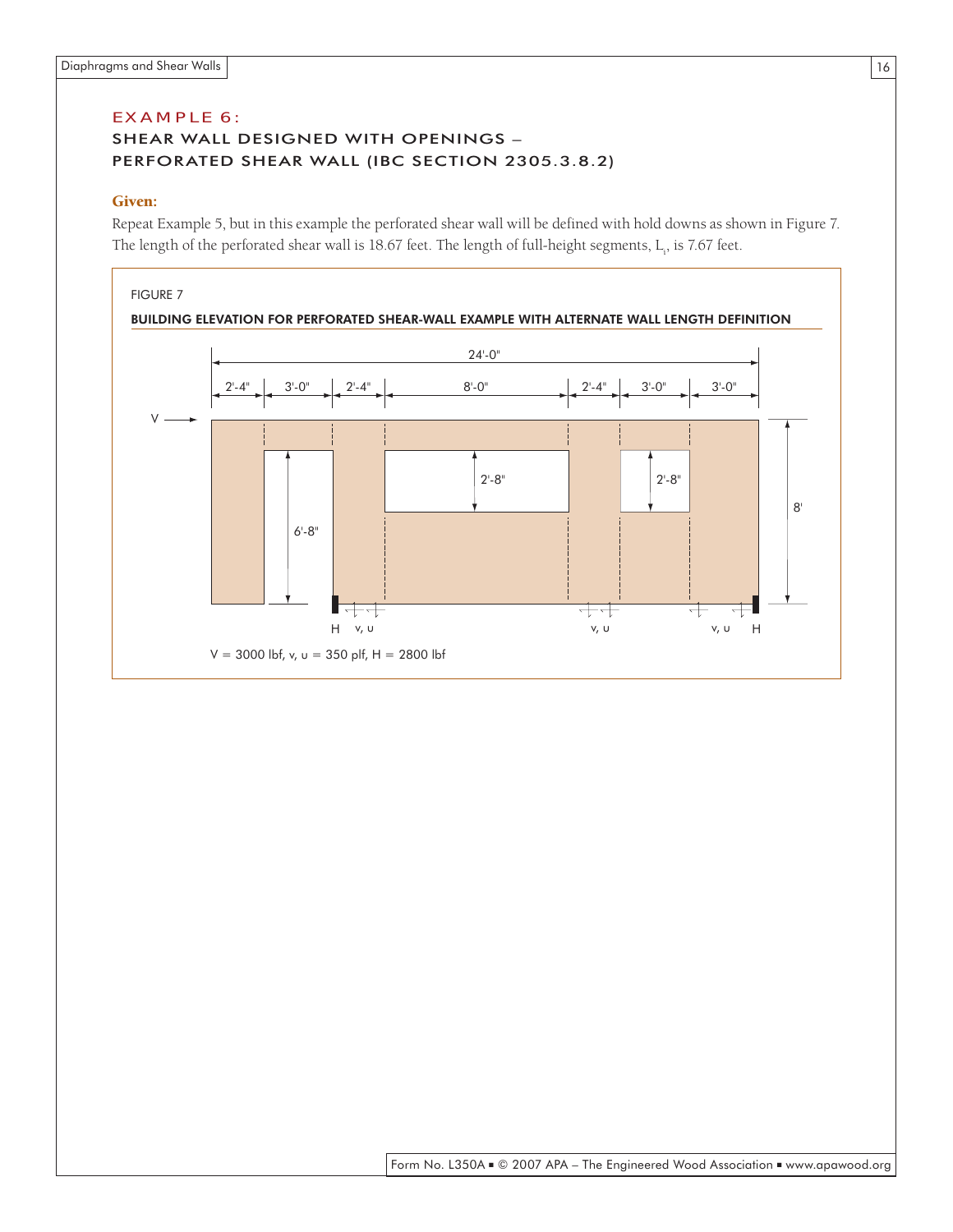#### Solution:

1. The unit shear in the full-height wall segments is:  $v = V/7.67 = 3,000/7.67 = 391$  plf

2. Adjustment factors:

The specific gravity adjustment factor (SGAF) is still 0.92 (from Example 3).

The allowable shear capacities can be increased by 40% for wind loads, per IBC Section 2306.4.1.

The percent full-height sheathed is the length of the full-height segments divided by the total length of wall  $=$  $7.67/18.67 = 0.41$  (or 41%).

The maximum opening height is now 2' 8".

From IBC Table 2305.3.8.2, the shear-resistance adjustment factor,  $C_{\rm o}$ , is 1.0.

3. From Table 1, 7/16-inch wood structural panels with 8d-common nails spaced 4 inches o.c. at supported panel edges will provide an adjusted allowable capacity,  $v_{\text{slow}}$  of:

 $v_{\text{allow}} = 350(1.4)(0.92)(1.0) = 451 \text{ plf} ≥ 391 \text{ plf}$  ∴ OK

4. The hold downs must be designed to resist:

 $T = V(h)/(C_o(L_i)) = 3000(8)/(1.0(7.67)) = 3129$  lbf (Equation 23-3 of the IBC)

Where  $L_i$  = sum of aspect ratio qualifying full-height segments

5. The shear and uplift between hold downs, v and u, from Figure 7 must resist:

 $v = u = V/(C_o(L_i)) = 3000/(1.0(7.67)) = 391$  plf (Equation 23-4 of the IBC)

#### Commentary:

Examples 5 and 6 show that by redefining the perforated shear wall boundaries to eliminate the door opening, the shear-resistance adjustment factor,  $C_{\rm o}$ , becomes smaller and as a result, fewer nails may be required, as well as smaller shear, uplift and hold-down forces. Note that this places one or more hold downs away from the corners of the building.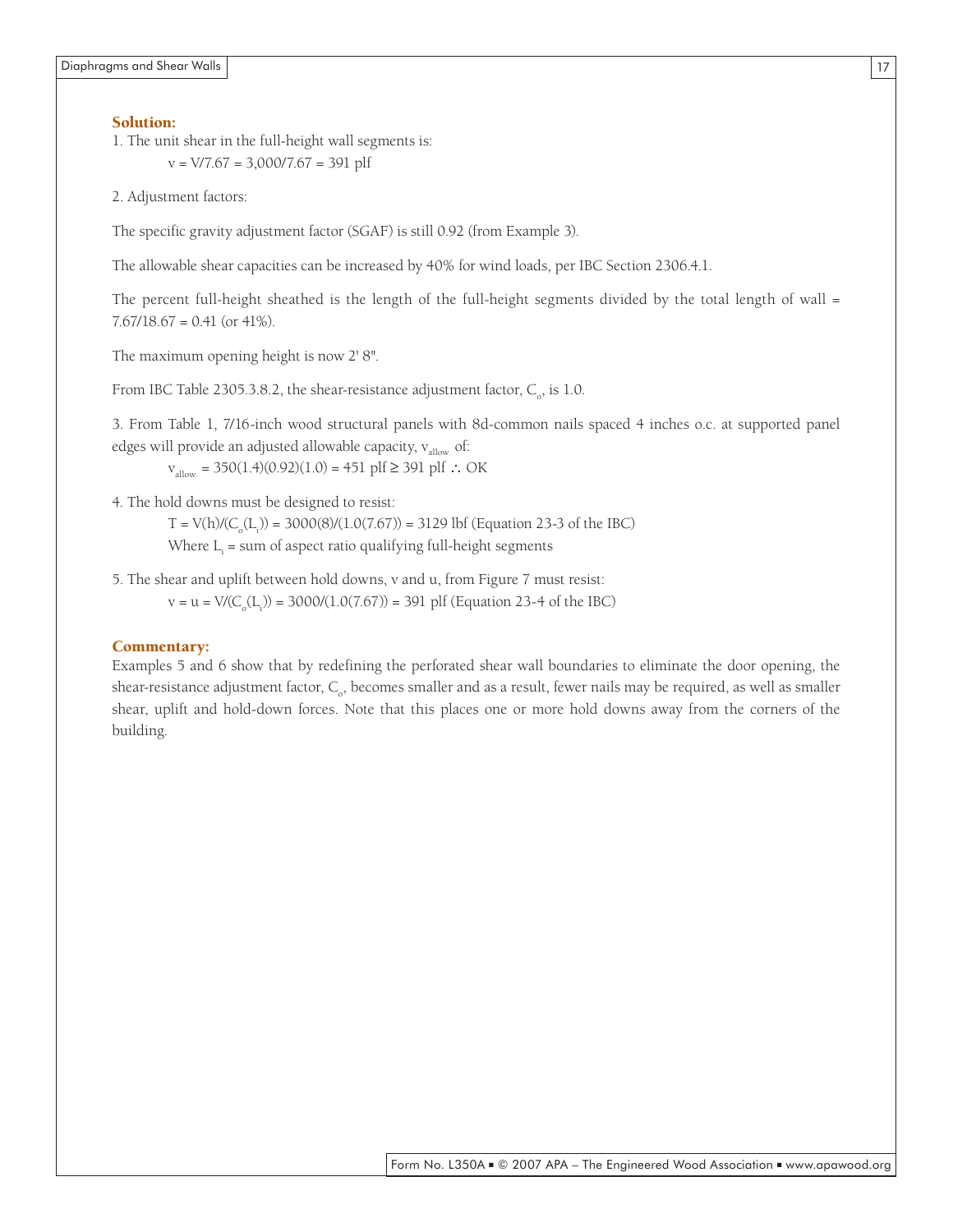#### EX AMPLE 7: DIAPHRAGM DESIGN FOR WIND LOADING

#### Given:

- •Residential roof diaphragm
- •Wind loading
- •Trussed roof
- •Unblocked diaphragm required
- •Required diaphragm capacity is 180 plf
- •Panel orientation is unknown

#### Find:

Panel thickness, nail size and nailing schedule

#### Solution:

Using Table 2, refer to the "Unblocked Diaphragms" area of the table. As panel orientation is unknown, use the "All other configurations…" column since these values will be conservative. Check "APA RATED SHEATHING…" rows first since Structural I may not be readily available in all areas. Similarly, check only rows with 2-inch-minimum nominal framing width as the framing is made up of trusses. From Table 2, note that 8d nails with 15/32-inch sheathing over  $2x$  framing yields a capacity of 180 plf with the noted 6- and 12-inch nail spacing. As 180 plf is equal to the required 180 plf capacity, this selection is OK for use.

#### Commentary:

Note that since this is for wind loading, the allowable diaphragm design capacity can be increased by 40% per IBC Section 2306.3.2. Also, check with the truss manufacturer to insure that the Douglas-fir or southern pine framing species assumption made above is correct (see Footnote a and Example 3 for a case using other lumber framing). The diaphragm chords will also have to be checked. See Example 9 for determining the chord forces. Also, the diaphragm must be connected to the supporting shear walls sufficiently to transfer the maximum shear (180 plf).

18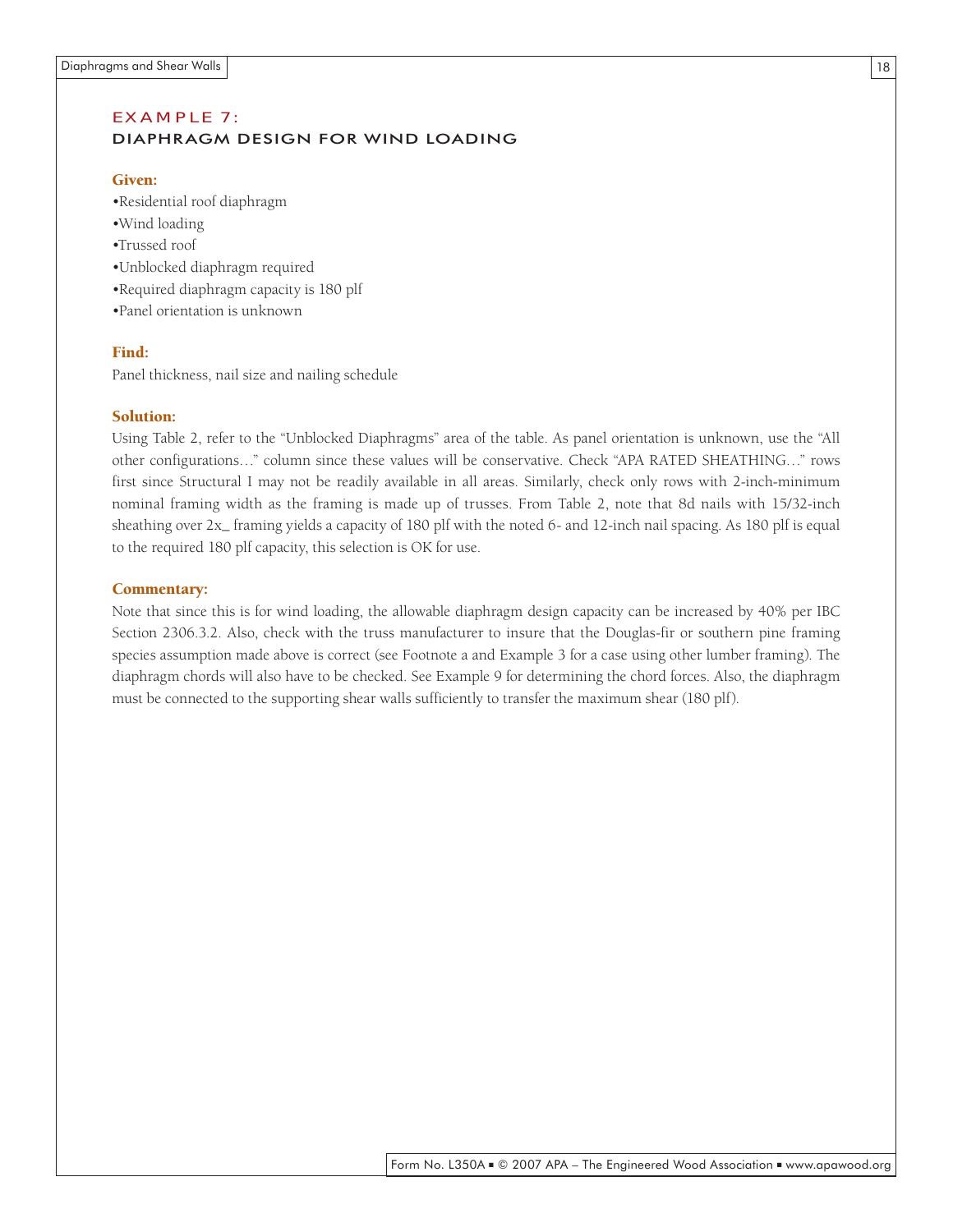#### EX AMPLE 8:

#### DETERMINE DIAPHRAGM DESIGN FOR SEISMIC LOADING

#### Given:

- •Commercial roof diaphragm
- •Seismic loading
- •Trussed roof
- •Required diaphragm capacity is 350 plf
- •Case 1 panel orientation (see diagrams in Table 2, page 8)

#### Find:

Panel thickness, nail size and nailing schedule

#### Solution:

Using Table 2, refer to the "Unblocked Diaphragms" area of the table first. Note that no solution is possible. Next, check the "Blocked Diaphragms" area of the table. Check "APA RATED SHEATHING…" rows first. Similarly, check only rows with 2-inch-minimum nominal framing width as the framing is made up of trusses. From Table 2, note that 8d nails with 15/32-inch APA Rated Sheathing over 2x\_ framing yields a capacity of 360 plf. Nails must be placed 4 inches o.c. at all diaphragm boundaries and 6 inches o.c. at all other panel edges. As 360 plf is greater than 350 plf, this selection is OK for use.

#### Commentary:

Also, check with the truss manufacturer to insure that the Douglas-fir or southern pine framing species assumption made above is correct (see Footnote a and Example 3 for a case using other lumber framing). The diaphragm chords will also have to be checked. See Example 9 for determining the chord forces. Also, the diaphragm must be connected to the supporting shear walls adequately to transfer the maximum shear (350 plf).

19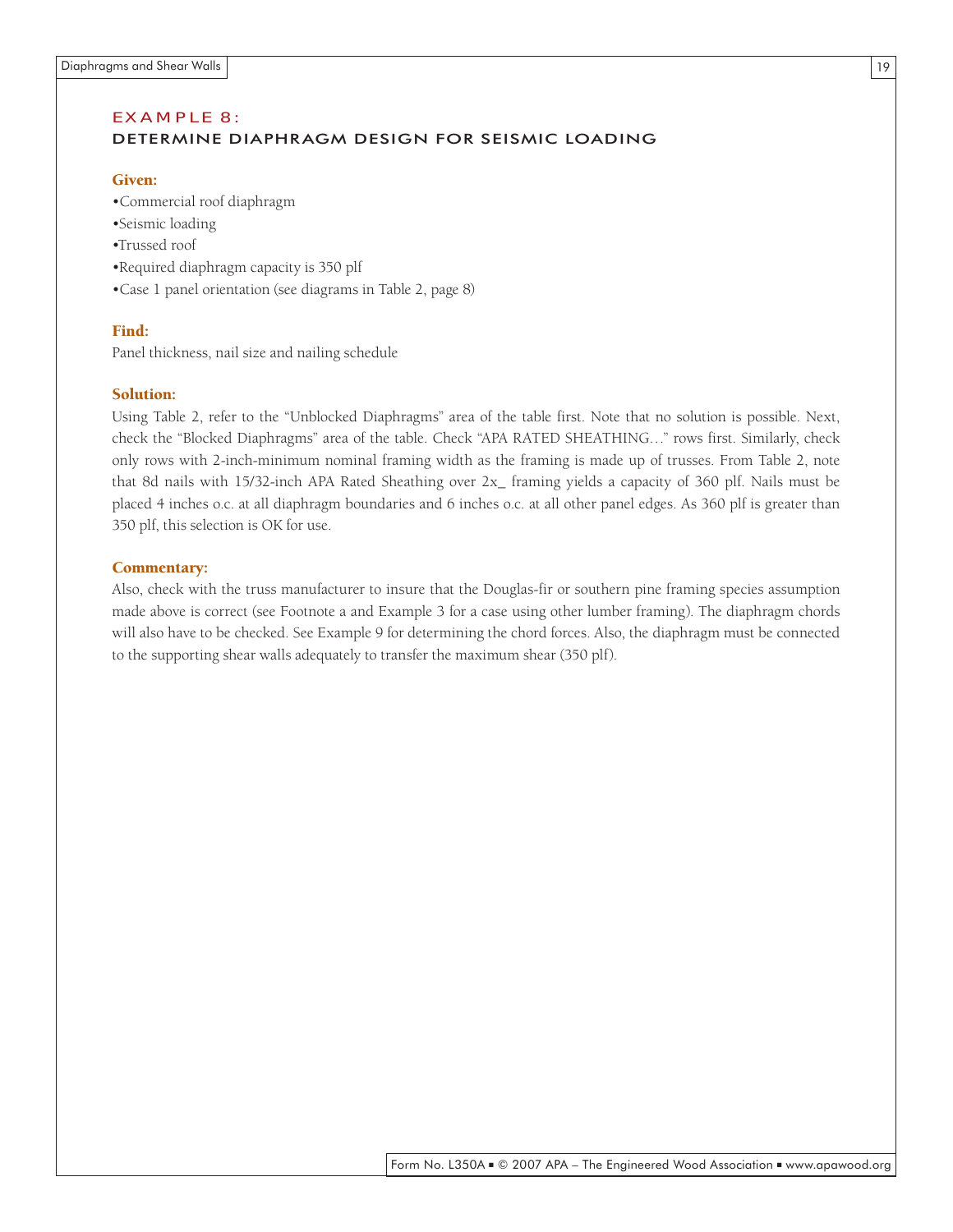#### EX AMPLE 9:

#### DESIGN OF WOOD STRUCTURAL PANEL ROOF DIAPHRAGM – ALL FRAMING DOUGLAS-FIR – PANEL JOINTS BLOCKED – SEISMIC DESIGN

#### Given:

The panelized roof has purlins spaced 8 feet o.c. with sub-purlins spaced 2 feet o.c., thus achieving blocking at all panel edges. Load Case 4 is appropriate for load in the N-S direction and Case 2 for the E-W direction. The uniformly distributed load on the diaphragm is 516 plf in the N-S direction and 206 plf in the E-W direction. The building dimensions are 192 ft x 120 ft as shown in Figure 8. The loads are from seismic forces.

#### Find:

The diaphragm design for the panelized roof system shown in Figure 8.

#### Solution:

1. The maximum diaphragm shear is:

$$
V_{N-S} = \frac{wl}{2B} = \frac{516(192)}{2(120)} = 413 \text{ pIf}
$$
  
 $V_{E-W} = \frac{wl}{2B} = \frac{206(120)}{2(192)} = 64 \text{ pIf}$ 

2. From Table 2, 15/32 inch APA Rated Sheathing wood structural panels with 8d-common nails spaced at 2.5 inches o.c. at the diaphragm boundary; 2.5 inches o.c. on all N-S panel edges and 4 inches o.c. at all E-W panel edges will provide an allowable capacity,  $v_{\text{slow}}$  of:

 $v_{\text{allow}}$  = 530 plf ≥ 413 plf ∴ OK\*



Examining the shear in the diaphragm along the length, as shown in Figure 9, provides an opportunity to reduce the nail density.

Table 4 summarizes the edge nail schedule requirements for different selected zones in the diaphragm. All field nailing should be at 12 inches o.c. in accordance with Footnote b in Table 2.

By inspection, the 6 inches o.c. nailing on all edges is adequate for the E-W load (max =  $64$  plf).

3. The maximum chord force, T (tension) or C (compression), is obtained by resolving the maximum diaphragm moment into a couple by dividing the maximum moment by the depth:

$$
T_{N-S} = C_{N-S} = \frac{wl^2}{8B} = \frac{516(192)^2}{8(120)} = 19,814 \text{ lbf}
$$

$$
T_{E-W} = C_{E-W} = \frac{wl^2}{8B} = \frac{206(120)^2}{8(192)} = 1,931 \text{ lbf}
$$

The chord force can be calculated at any distance along the length by using the moment equation as a function of length and then dividing the moment by the diaphragm depth. Typically, the ledger will carry the chord force, which is often either steel or wood. The ledger design is not shown in this example.

\*Note that as this is a seismic design, the 40% increase to allowable diaphragm values is not appropriate.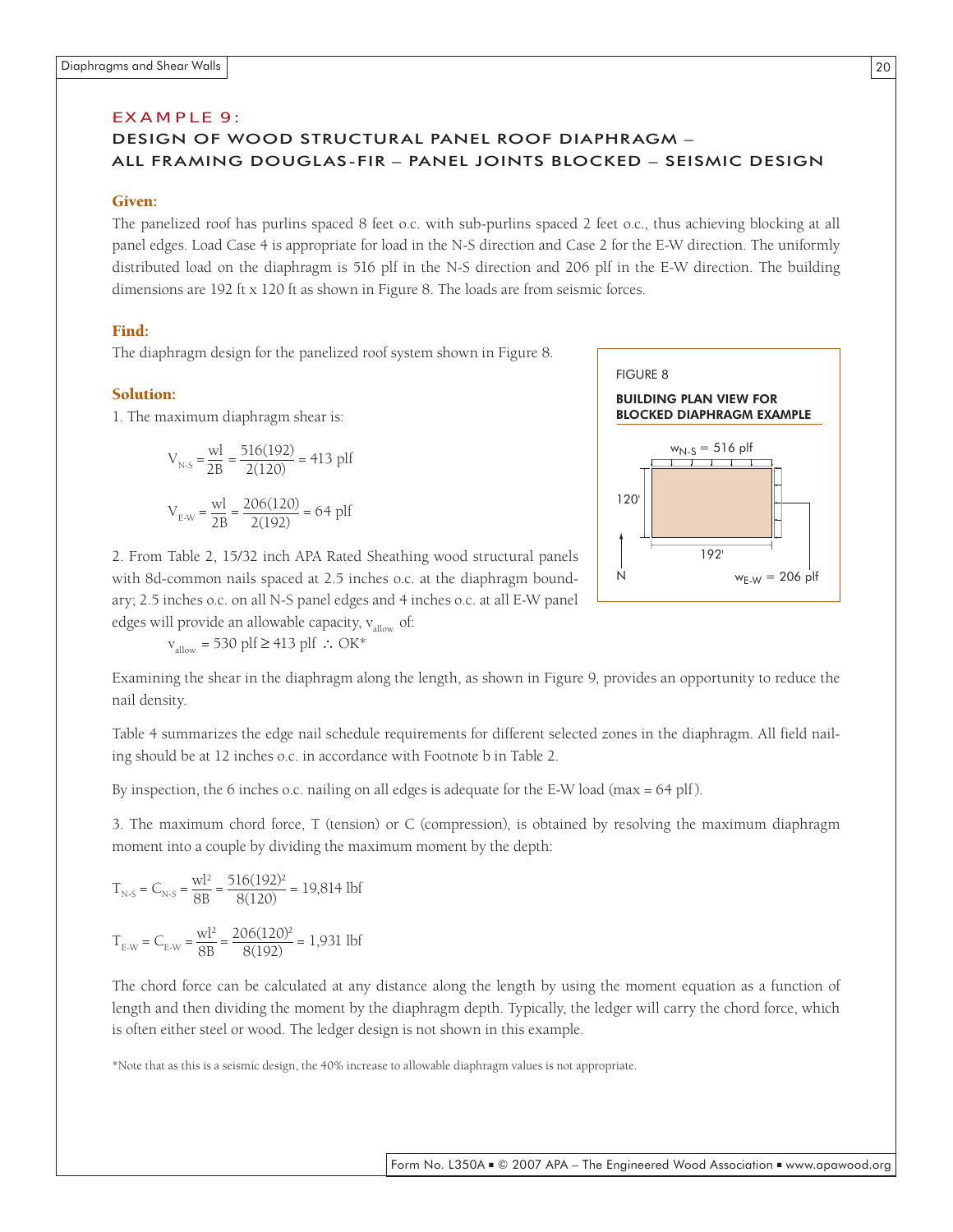

| TABLE 4 |      |                                                                                                                                      |                                                |                                      |                                    |
|---------|------|--------------------------------------------------------------------------------------------------------------------------------------|------------------------------------------------|--------------------------------------|------------------------------------|
| $N-S$   | Zone | 15/32 WOOD STRUCTURAL PANEL WITH 8D COMMON (0.131" x 2-1/2") NAILS<br><b>N-S Continuous</b><br><b>Edge Nailing</b><br>$(in. 0.c.)^*$ | Nailing at<br><b>Other Edges</b><br>(in. 0.c.) | Allowable<br>Shear<br>$(\text{pIf})$ | Load:<br><b>ASD Shear</b><br>(plf) |
|         | A    | 2.5                                                                                                                                  | 4                                              | 530                                  | 413                                |
| Case 4  | B    | 4                                                                                                                                    | 6                                              | 360                                  | 344                                |
|         |      | 6                                                                                                                                    | 6                                              | 270                                  | 275                                |
|         |      | *Framing at adjoining panel edges shall be 3-inch nominal or wider.                                                                  |                                                |                                      |                                    |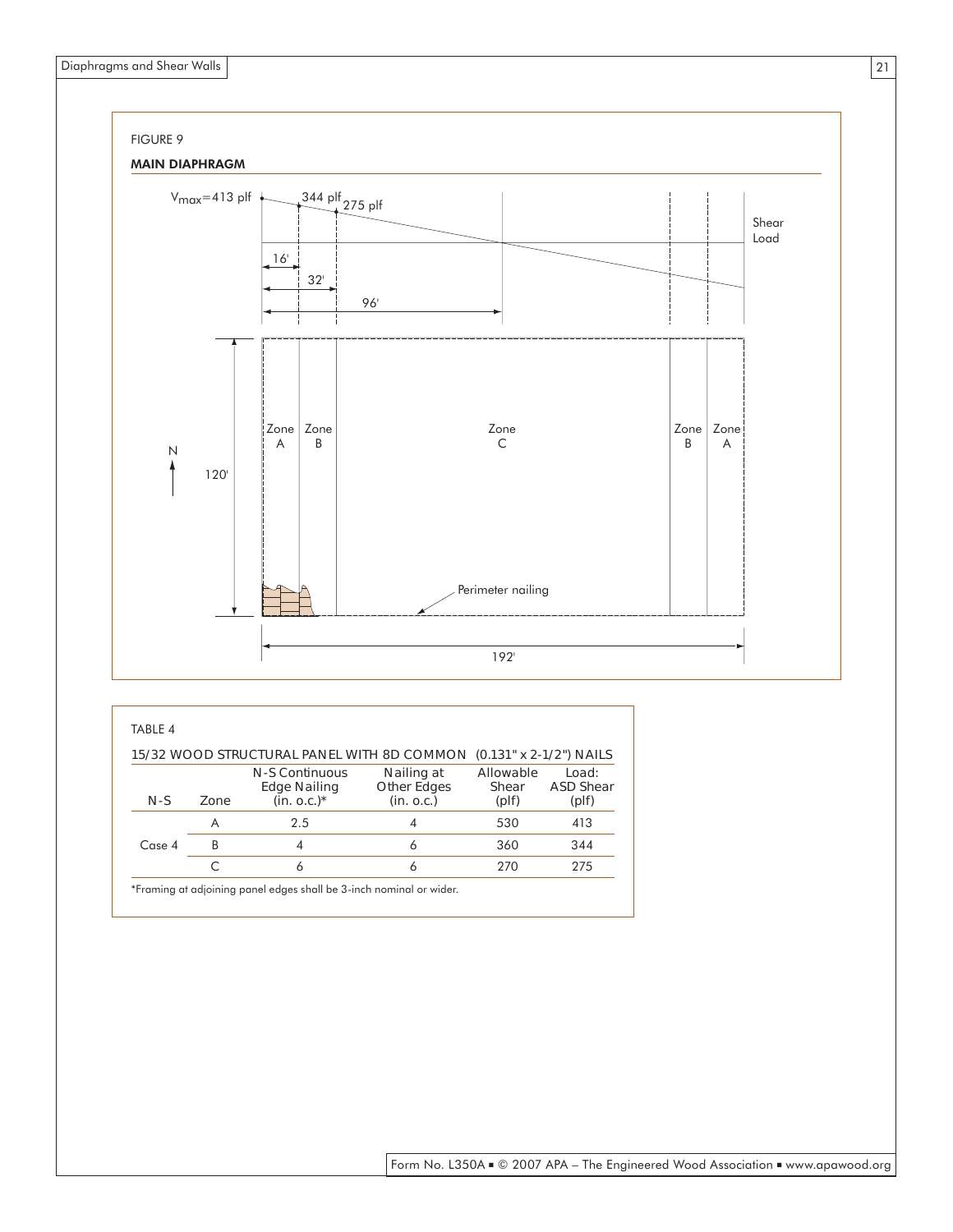#### EX AMPLE 10:

#### DESIGN OF WOOD STRUCTURAL PANEL ROOF DIAPHRAGM – UNBLOCKED WITH SPRUCE-PINE-FIR FRAMING – WIND

#### Given:

Design the diaphragm for a roof system consisting of light-frame wood trusses spaced at 24 inches o.c., without blocking. Panel orientation is assumed as Load Case 1 for load in the N-S direction and Load Case 3 for the E-W direction. The specific gravity of spruce-pine-fir is 0.42. A wind pressure of 19 psf is assumed to act uniformly in both the eastwest and north-south directions as shown in Figure 10. The building dimensions are 72 ft x 42 ft.

#### Solution:

1. The uniformly distributed load acting on the roof diaphragm by tributary area is:

$$
w_{N-S} = 19\left(7 + \frac{12}{2}\right) = 247 \text{ pIf}
$$
  

$$
w_{E-W} = 19\left(\frac{7}{2} + \frac{12}{2}\right) = 180 \text{ pIf}
$$

Note that where the wind is normal to the gable-end wall, 1/2 the gable-end-wall height is used to represent the actual area.

FIGURE 10 BUILDING DIMENSIONS FOR UNBLOCKED DIAPHRAGM EXAMPLE 42' 7' W=19 psf  $W = 19$  psf



2. The maximum diaphragm shear in the roof diaphragm is:

$$
v_{N-S} = \frac{wl}{2B} = \frac{247(72)}{2(42)} = 212 \text{ pIf}
$$
  
 $v_{E-W} = \frac{wl}{2B} = \frac{180(42)}{2(72)} = 52 \text{ pIf}$ 

3. Diaphragm nailing capacity. Since the framing will be spruce-pine-fir with SG = 0.42, the shear values from Table 2 must be adjusted according to Footnote a. The specific-gravity adjustment factor (SGAF) is:

$$
SGAF = 1-(0.5-SG) = 1-(0.5-0.42) = 0.92
$$

From Table 2, 7/16-inch APA wood structural panels with 8d-common nails spaced at 6 inches on the supported edges will provide an adjusted allowable shear capacity,  $v_{\text{allow}}$ , of:

 $v_{\text{allow. Case 1}}$  = 230(0.92) = 212 plf ≥ 212 plf ∴OK (for the N-S direction)  $v<sub>allow, Case 3</sub> = 170(0.92) = 156$  plf ≥ 52 plf ∴OK (for the E-W direction)

4. The maximum chord force in tension (T) and compression (C) is:

$$
T_{N-S} = C_{N-S} = \frac{wl^2}{8B} = \frac{247(72)^2}{8(42)} = 3810 \text{ lbf}
$$

$$
T_{E-W} = C_{E-W} = \frac{wl^2}{8B} = \frac{180(42)^2}{8(72)} = 551 \text{ lbf}
$$

A double top plate, spliced together, will carry the chord force along the length. The splice design is not shown in this example. Recall from Example 10 that the chord force can be calculated at any distance along the length by using the moment equation as a function of length and then dividing the moment by the diaphragm depth.

Note that since this is for wind loading the allowable diaphragm design capacity can be increased by 40% per IBC Section 2306.3.2.

22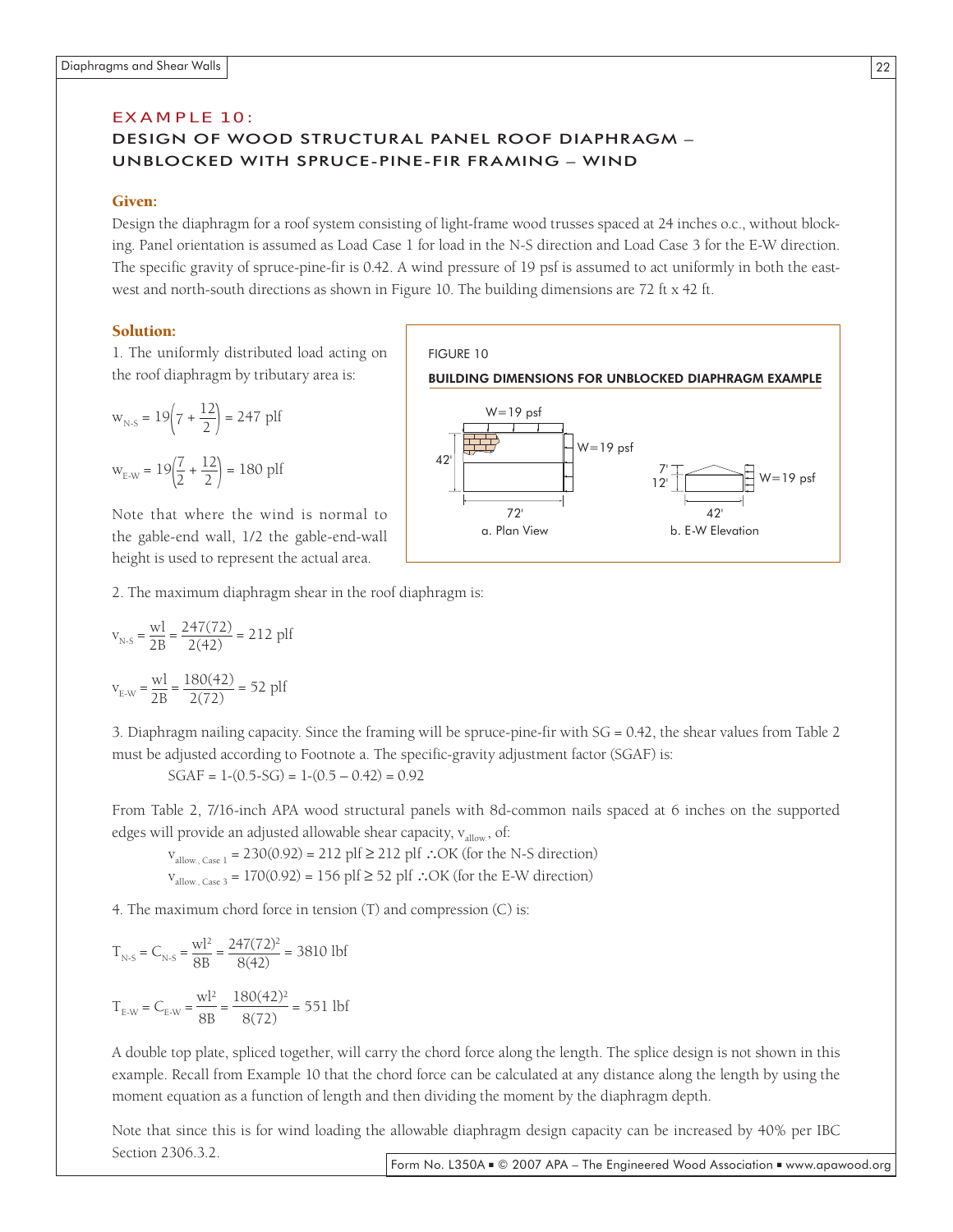#### EX AMPLE 11:

#### CALCULATE DEFLECTION OF AN UNBLOCKED DIAPHRAGM

#### Given:

Same diaphragm as in Example 10

#### Solution:

Research by APA, as discussed in Appendix C, has shown that unblocked diaphragms deflect about two-and-a-half times that of blocked diaphragms, and for diaphragm framing spaced greater than 24 inches o.c. this difference increases to about three. The deflection of a blocked diaphragm is calculated by the following equation (Equation 23-1 in the IBC):

$$
\Delta = \frac{5vL^3}{8EAb} + \frac{vL}{4Gt} + 0.188Le_n + \frac{\Sigma(\Delta_c X)}{2b}
$$

where,

v = 212 plf, maximum unit shear in diaphragm (given from example)

 $L = 72$  feet, diaphragm length (given from example)

 $E = 1,200,000$  psi, for spruce-pine-fir studs – stud grade (from the NDS)

 $A = 16.5$  in.<sup>2</sup>, for 2, 2x6 vertical end studs

 $G_v t_v = G t = 83,500$  lbf/in., for 7/16-inch OSB (from Appendix Table A-3)

 $b = 42$  feet, diaphragm depth (given from example)

 $e_n$  = nail slip (from Appendix Table A-2)

 $\Delta_c$  = chord-splice slip (in.)

 $X =$  distance from chord splice to closest supporting shear wall

Load per nail,  $v_{\text{neil}}$  (needed for nail-slip calculation):

 $v_{\text{mail}} = v/(12/5) = 212/(12/6) = 106$  lbf/nail (where S = nail spacing in inches)

 $e_n = 1.2(v_{n}^{1/616})^{3.018} = 1.2(106/616)^{3.018} = 0.006$  in. (the 1.2 is for non-Structural I panels)

Chord-splice slip,  $\Delta_c$ , will be assumed to be 0.03 inch in the tension chord splices and 0.005 inch in the compressionchord splices. These values are based on a review of diaphragm tests from APA (Research Report 138). APA test values for tension-chord slip range from 0.011 to 0.156 inch for the different configurations tested, with a value of about 0.03 inch being an "estimated average." In addition, APA research shows that compression-chord slip is about 1/6 of the tension-chord slip. Selecting values for chord-splice slip involve considerable engineering judgment. Alternate assumptions and techniques can be found in other sources (Breyer et. al., 2006; SEAOC, 2000), but no values appear to be definitive since many variables can be involved.

Chord splices will be located every 8 feet.

The deflection of each component is:

 $\Delta_{\text{bending}} = 5vL^3/(8EAb) = 5(212)72^3/((8)(1,200,000)(16.5)(42)) = 0.060$  in.  $\Delta_{\text{shear}} = \text{vL}/(4\text{Gt}) = 212(72)/(4(83,500)) = 0.046$  in.  $\Delta_{\text{nail slip}} = 0.188L(e_n) = 0.188(72)0.006 = 0.081$  in.  $\Delta_{\text{chord splice}} = \Sigma(\Delta_{\text{c}} X)/(2b)$  $\Delta_c X_{\text{tension chord}} = 2[0.03(8) + 0.03(16) + 0.03(24) + 0.03(32)] = 4.8$  in.-ft  $\Delta_{\rm c}$ X<sub>compression chord</sub> = 2[0.005(8) + 0.005(16) + 0.005(24) + 0.005(32)] = 0.8 in.-ft  $\Delta_{\text{chord splice}} = (4.8+0.8)/(2(42)) = 0.067$  in.

The total deflection,  $\Delta_{t}$ , is a summation of the terms above multiplied by 2.5 to account for the unblocked diaphragm construction:

 $\Delta_t = (0.060 + 0.046 + 0.081 + 0.067)2.5 = 0.635$  in.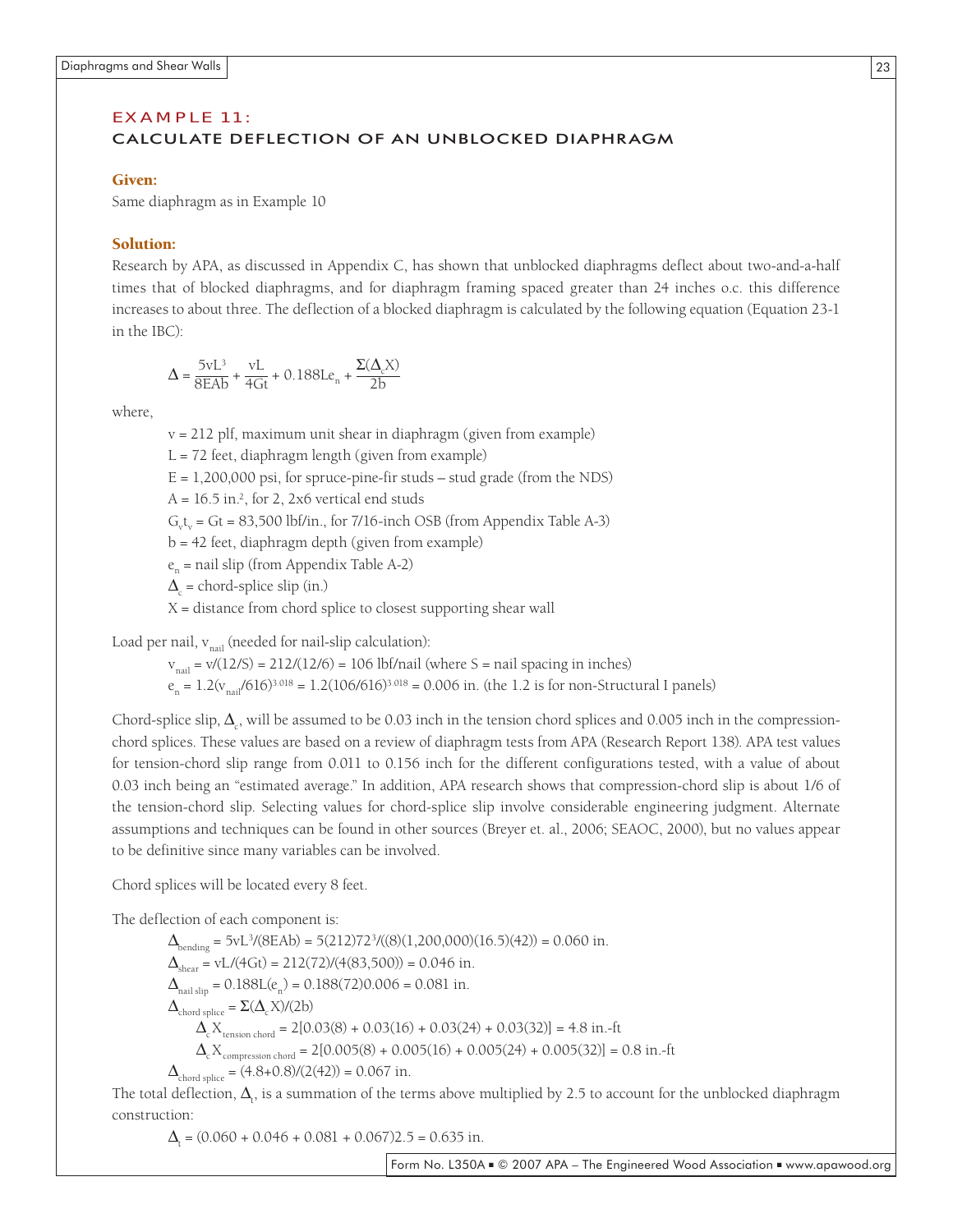#### EX AMPLE 12: DESIGN OF A SUBDIAPHRAGM

#### Given:

A common problem observed after large seismic events is roof-to-wall separation, particularly for high-mass walls such as concrete or masonry. In recent building codes, more attention has been given to this critical connection with increased connection-force requirements. Continuous tension ties from one main diaphragm chord to the other opposite chord are required. The following design example is based on the provisions of ASCE 7-05. (See ASCE 7-05 Section 12.14.7.5.1.)

Subdiaphragms are useful for concentrating the forces and connections needed to provide a continuous tension cross-tie path from one diaphragm support to the other. In this example, the east and west wall are required to have a continuous cross-tie connection. (For a more detailed description of subdiaphragms, see EWS Data File: *Lateral Load Connections for Low Slope Roof Diaphragms,* Form Z350.) This can be achieved in two ways: 1) by directly connecting all, or enough, of the subpurlins together from east to west so that continuity is achieved, which requires many small connections, or 2) by using a subdiaphragm to concentrate the wall connection force into the main girders, which requires fewer but larger connections. Continuity between the north and south walls can be achieved by purlin connections (Location *a.* in Figure 11).

Considering the diaphragm designed in Example 9, design a subdiaphragm for the main diaphragm. The assumed design anchorage force,  $F_n$ , for the wall-to-diaphragm connection is 750 plf as shown in Figure 11.

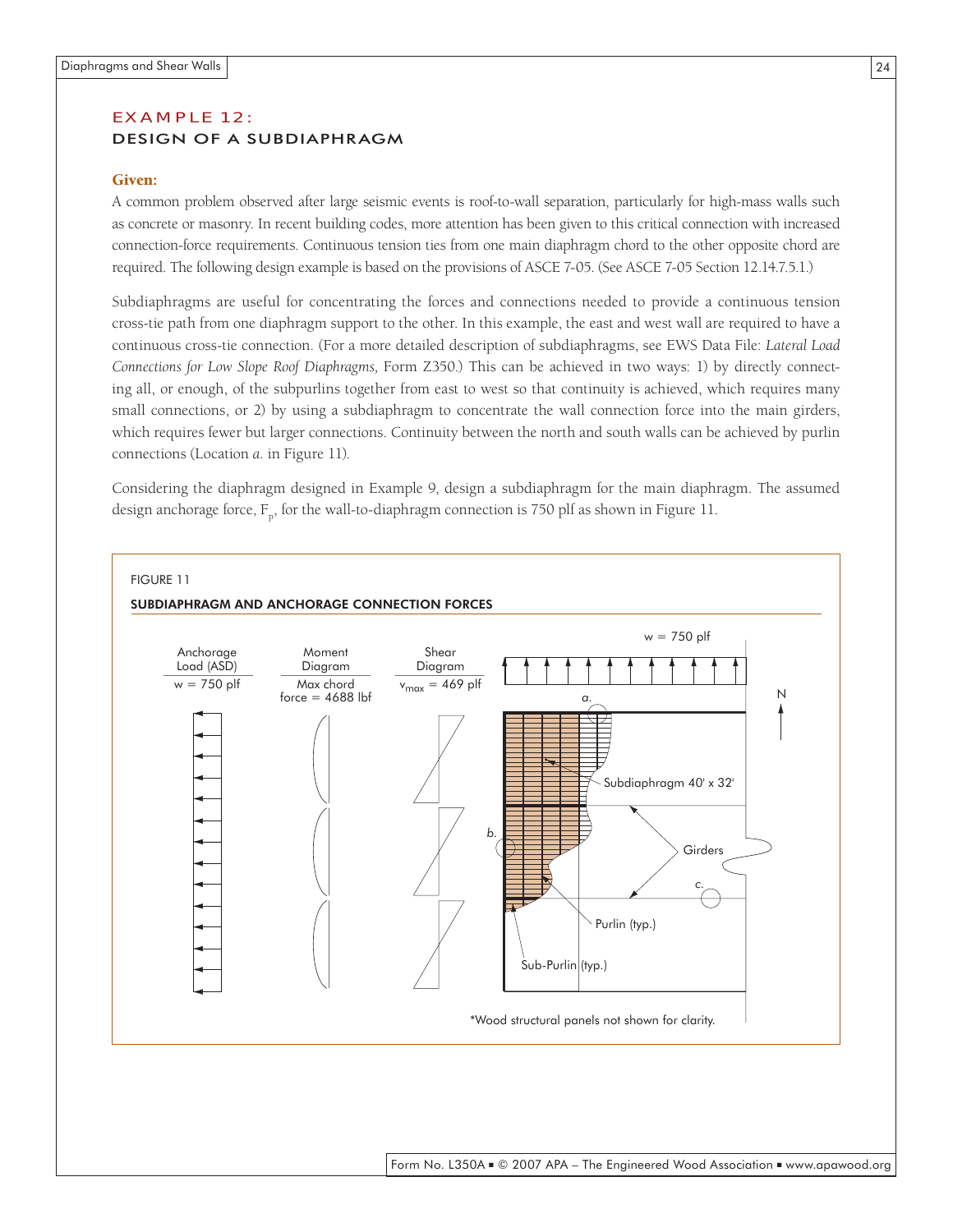#### Solution:

Assume the width of the building is divided into 3 bays of 40 feet each as shown in Figure 11.

The maximum length-to-width ratio of the structural subdiaphragm is 2.5:1 (per ASCE 7-05 Section 12.14.7.5.1). Thus, the minimum subdiaphragm depth is:  $40-ft/2.5 = 16$  ft

1. After several iterations a subdiaphragm depth of 32 feet was selected for load compatibility with the existing main diaphragm nailing pattern. The maximum subdiaphragm shear for this depth is:

$$
v = \frac{wl}{2B} = \frac{750(40)}{2(32)} = 469 \text{ pIf}
$$

Zone A nailing, as shown in Example 10, Figure 9, is adequate, though the area of Zone A must be increased to extend 32 feet from the east and west walls as shown in Figure 12.

2. The maximum chord force, T (tension) or C (compression), in the subdiaphragm is:

$$
T = C = \frac{wl^2}{8B} = \frac{750(40)^2}{8(32)} = 4,688 \text{ lbf}
$$

The steel-channel ledger and purlin act as subdiaphragm chords. Their design is not shown here.

3. The three general connection forces are:

N-S walls (see location a in Figure 11), for 8-foot purlin spacing the anchorage force is:  $F = 750(8) = 6,000$  lbf

E-W walls (see location b in Figure 11), for 2-foot subpurlin spacing the anchorage force is:  $F = 750(2) = 1,500$  lbf

Main girder connection force is (see location c in Figure 11):

 $F = 750(40) = 30,000$  lbf

4. The final diaphragm sheathing design is shown in Figure 12, and the Zone nailing is specified in Example 9.

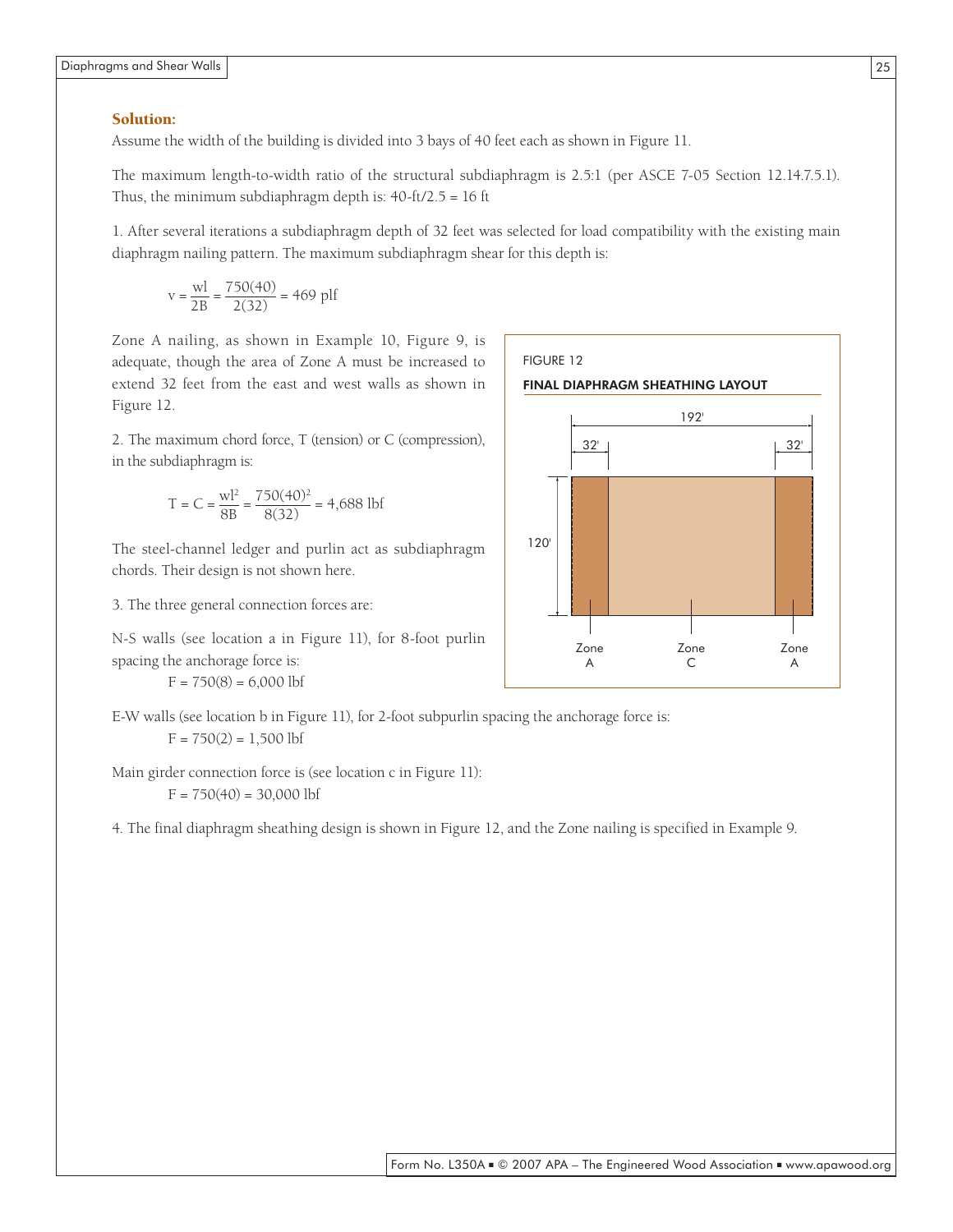#### APPENDIX A – Reference Information

#### TABLE A-1

#### NOMINAL THICKNESS BY SPAN RATING.

*(The nominal thickness is given. The predominant thickness for each Span Rating is highlighted in bold <i>type.)* 

|                          |      |      |       |      |       |      | Nominal Thickness (in.) |      |      |       |           |
|--------------------------|------|------|-------|------|-------|------|-------------------------|------|------|-------|-----------|
| <b>Span Rating</b>       | 3/8  | 7/16 | 15/32 | 1/2  | 19/32 | 5/8  | 23/32                   | 3/4  | 7/8  | 1     | $1 - 1/8$ |
| APA Rated Sheathing      |      |      |       |      |       |      |                         |      |      |       |           |
| 24/0                     | .375 | .437 | .469  | .500 |       |      |                         |      |      |       |           |
| 24/16                    |      | .437 | .469  | .500 |       |      |                         |      |      |       |           |
| 32/16                    |      |      | .469  | .500 | .594  | .625 |                         |      |      |       |           |
| 40/20                    |      |      |       |      | .594  | .625 | .719                    | .750 |      |       |           |
| 48/24                    |      |      |       |      |       |      | .719                    | .750 | .875 |       |           |
| APA Rated Sturd-I-Floor  |      |      |       |      |       |      |                         |      |      |       |           |
| 16 ос                    |      |      |       |      | .594  | .625 |                         |      |      |       |           |
| $20$ oc                  |      |      |       |      | .594  | .625 |                         |      |      |       |           |
| $24$ oc                  |      |      |       |      |       |      | .719                    | .750 |      |       |           |
| $32$ oc                  |      |      |       |      |       |      |                         |      | .875 | 1.000 |           |
| 48 oc                    |      |      |       |      |       |      |                         |      |      |       | 1.125     |
| Note: $1$ inch = 25.4 mm |      |      |       |      |       |      |                         |      |      |       |           |

#### TABLE A-2

#### FASTENER SLIP EQUATIONS (See also IBC Table 2503.2.2(1))

|                                     | Minimum           | For Maximum                      | Approximate Slip, $e_n(in.)^{(a)(b)}$ |                       |  |  |
|-------------------------------------|-------------------|----------------------------------|---------------------------------------|-----------------------|--|--|
| Fastener                            | Penetration (in.) | Loads up to $(lbf)^{\text{(c)}}$ | Green/Dry                             | Dry/Dry               |  |  |
| 6d common nail $(0.113" \times 2")$ | 1-1/4             | 180                              | $(V_{0}/434)^{2.314}$                 | $(V_p/456)^{3.144}$   |  |  |
| 8d common nail (0.131" x 2-1/2")    | 1-7/16            | 220                              | $(V/857)^{1.869}$                     | $(V_6/616)^{3.018}$   |  |  |
| 10d common nail (0.148" x 3")       | $1-5/8$           | 260                              | $(V_{0}/977)^{1.894}$                 | $(V_{p}/769)^{3.276}$ |  |  |
| 14-ga staple                        | $1$ to $2$        | 140                              | $(V_{0}/902)^{1.464}$                 | $(V_5/596)^{1.999}$   |  |  |
| 14-ga staple                        |                   | 170                              | $(V_{0}/674)^{1.873}$                 | $(V_A/461)^{2.776}$   |  |  |

(a) Fabricated green/tested dry (seasoned); fabricated dry/tested dry.  $V_n$ -=-fastener load.

(b) Values based on Structural-I panels fastened to Group-II lumber, specific gravity 0.50 or greater. Increase slip by 20% when panels are not Structural-I.

(c) ASD basis.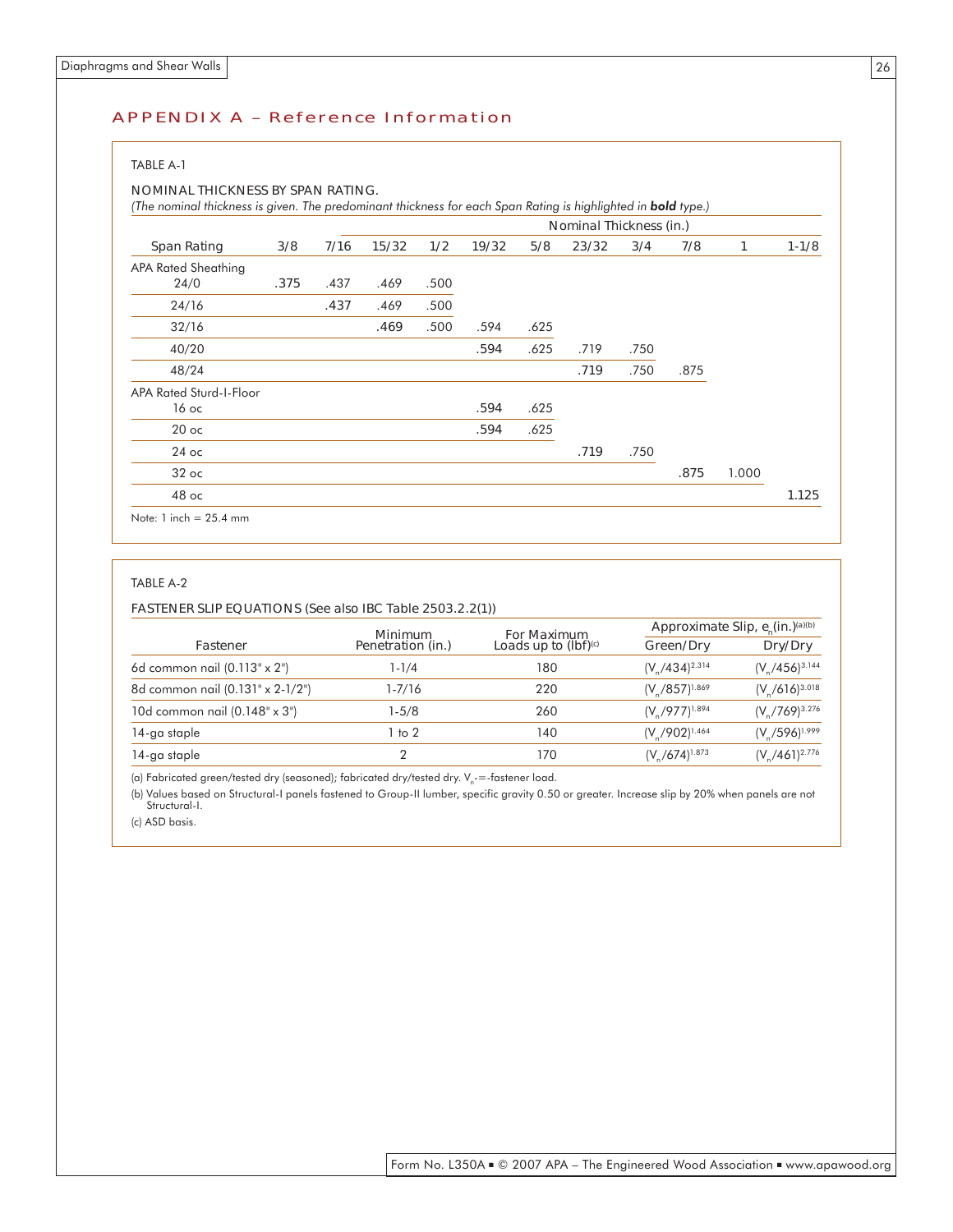|         | (See also IBC Table 2305.2.2(2)) | Stress Parallel to or Perpendicular to Strength Axis |        |            |
|---------|----------------------------------|------------------------------------------------------|--------|------------|
| Span    |                                  | Plywood                                              |        |            |
| Rating  | 3-ply                            | 4-ply                                                | 5-ply  | <b>OSB</b> |
| 24/0    | 25,000                           | 32,500                                               | 37,500 | 77,500     |
| 24/16   | 27,000                           | 35,000                                               | 40,500 | 83,500     |
| 32/16   | 27,000                           | 35,000                                               | 40,500 | 83,500     |
| 40/20   | 28,500                           | 37,000                                               | 43,000 | 88,500     |
| 48/24   | 31,000                           | 40,500                                               | 46,500 | 96,000     |
| 16 ос   | 27,000                           | 35,000                                               | 40,500 | 83,500     |
| $20$ oc | 28,000                           | 36,500                                               | 42,000 | 87,000     |
| $24$ oc | 30,000                           | 39,000                                               | 45,000 | 93,000     |
| $32$ oc | 36,000                           | 47,000                                               | 54,000 | 110,000    |
| $48$ oc | 50,500                           | 65,500                                               | 76,000 | 155,000    |

#### APPENDIX B – High-Load Diaphragms

Tables 1 and 2 present allowable shears which apply to most shear wall and diaphragm designs. Occasionally, due to higher lateral loads or to building geometry or layout, higher allowable shears are required. Calculation by principles of mechanics using values of fastener strength and panel shear values (see *APA Research Report 138*) is one way to design for higher shears.

Another option is to use Table B-1 for high-load horizontal diaphragms (see also IBC Table 2306.3.2).

For high-load shear walls, structural panels may be applied to both faces of framing. Allowable shear for the wall may be taken as twice the tabulated shear for one side per IBC Section 2305.3.9. Where the shear capacities of each side are not equal, the allowable shear may be either the shear for the side with the higher capacity or twice the shear for the side with the lower capacity, whichever is greater. If nail spacing is less than 6 inches o.c. on either side, panel joints should be offset to fall on different framing members or framing should be 3-inch nominal or greater and nails on each side should be staggered.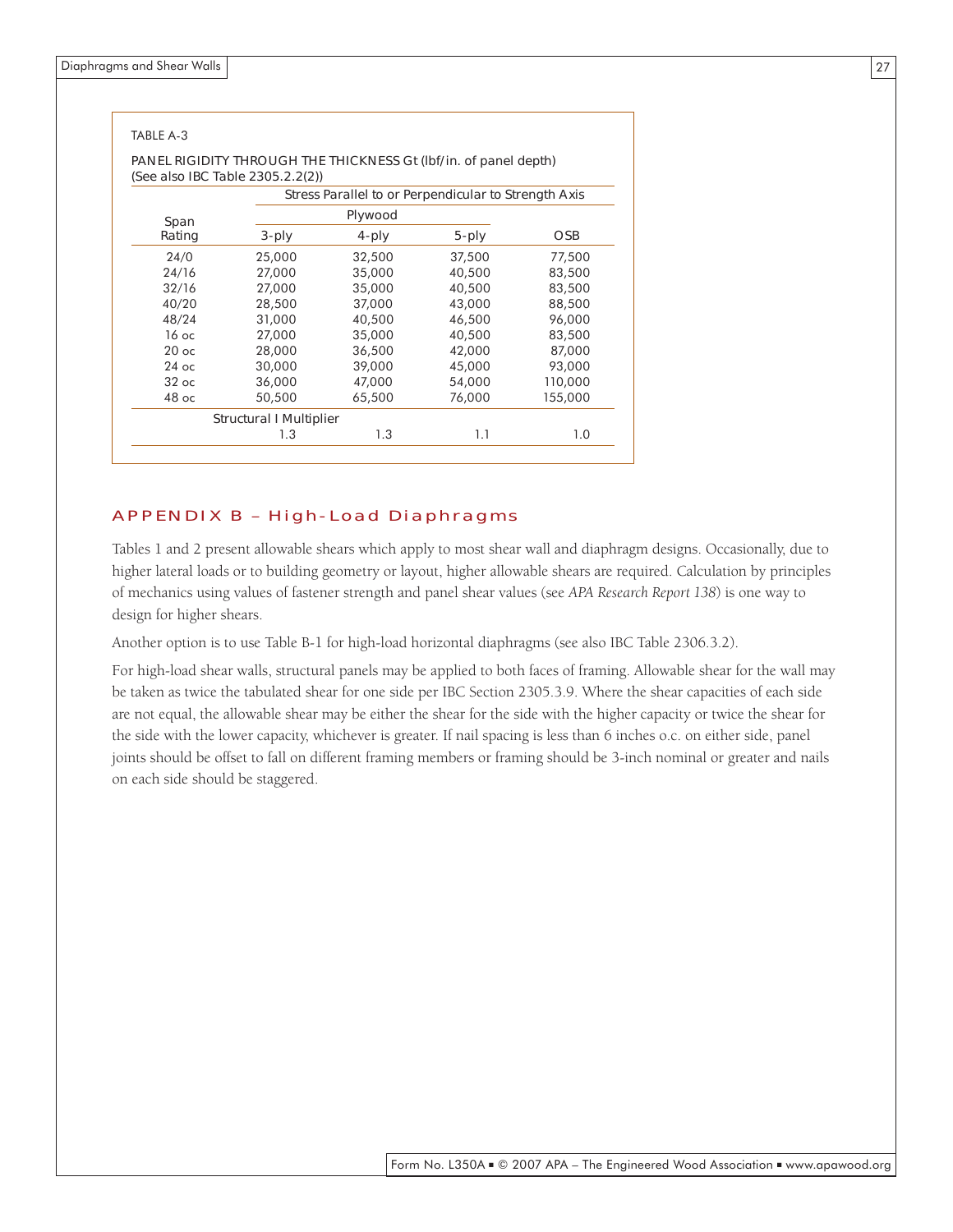#### TABLE B-1

#### ALLOWABLE SHEAR (POUNDS PER FOOT) FOR WOOD STRUCTURAL PANEL BLOCKED DIAPHRAGMS UTILIZING MULTIPLE ROWS OF FASTENERS (HIGH-LOAD DIAPHRAGMS) WITH FRAMING OF DOUGLAS-FIR-LARCH OR SOUTHERN PINE<sup>(a)</sup> FOR WIND OR SEISMIC LOADING<sup>(b,f,g,h)</sup>

|                                             |                                        |                      |                           |                                     |                         |                              |           |                         | <b>Blocked Diaphragms</b>    |                                                      |                          |  |  |
|---------------------------------------------|----------------------------------------|----------------------|---------------------------|-------------------------------------|-------------------------|------------------------------|-----------|-------------------------|------------------------------|------------------------------------------------------|--------------------------|--|--|
|                                             |                                        |                      |                           | Minimum<br>Nominal                  |                         |                              |           |                         | Cases 1 and 2 <sup>(d)</sup> |                                                      |                          |  |  |
|                                             |                                        |                      |                           | Width of                            |                         | Fastener Spacing Per Line at |           |                         |                              |                                                      |                          |  |  |
|                                             | Framing                                |                      |                           |                                     |                         | Boundaries (in.)             |           |                         |                              |                                                      |                          |  |  |
|                                             |                                        | Minimum<br>Fastener  | <b>Minimum</b><br>Nominal | Member at<br>Adjoining              |                         | 4                            |           |                         | $2 - 1/2$                    |                                                      | $\overline{2}$           |  |  |
|                                             | Common                                 | Penetration          | Panel                     | Panel                               |                         |                              |           |                         | Fastener Spacing Per Line at |                                                      |                          |  |  |
|                                             | Nail Size or                           | in Framing Thickness |                           | <b>Edges and</b>                    | Lines of                |                              |           |                         | Other Panel Edges (in.)      |                                                      |                          |  |  |
| Panel Grade <sup>(c)</sup> Staple Gage      |                                        | (in.)                | (in.)                     | Boundaries <sup>(e)</sup> Fasteners |                         | 6                            | 4         | 4                       | 3                            | 3                                                    | 2                        |  |  |
|                                             |                                        |                      |                           | 3                                   | 2                       | 605                          | 815       |                         | 875 1,150                    | $\overline{\phantom{0}}$                             |                          |  |  |
|                                             |                                        |                      | 15/32                     | $\overline{4}$                      | 2                       | 700                          |           | 915 1,005 1,290         |                              | $\overline{\phantom{0}}$                             |                          |  |  |
| <b>APA</b><br><b>STRUCTURAL I</b><br>grades | 10d<br>common nails<br>$(0.148"$ dia.) |                      |                           | 4                                   | 3                       | 875                          |           | 1,220 1,285 1,395       |                              | $\overline{\phantom{0}}$                             |                          |  |  |
|                                             |                                        |                      |                           | 3                                   | $\overline{2}$          | 670                          | 880       |                         | 965 1,255                    | $\qquad \qquad -$                                    |                          |  |  |
|                                             |                                        | $1 - 1/2$            | 19/32                     | 4                                   | $\overline{2}$          | 780                          | 990       |                         | 1,110 1,440                  | $\overline{\phantom{0}}$                             |                          |  |  |
|                                             |                                        |                      |                           | $\overline{4}$                      | 3                       | 965                          |           | 1,320 1,405 1,790       |                              | $\qquad \qquad -$                                    |                          |  |  |
|                                             |                                        |                      |                           | 3                                   | $\overline{2}$          | 730                          |           | 955 1,050 1,365         |                              | $\equiv$                                             |                          |  |  |
|                                             |                                        |                      | 23/32                     | $\overline{4}$                      | $\overline{2}$          |                              | 855 1,070 | 1,210 1,565             |                              | $\overline{\phantom{a}}$                             |                          |  |  |
|                                             |                                        |                      |                           | 4                                   | 3                       |                              |           | 1,050 1,430 1,525 1,800 |                              | $\overline{\phantom{0}}$                             |                          |  |  |
|                                             |                                        |                      |                           | 3                                   | 2                       | 600                          | 600       | 860                     |                              | 960 1,060 1,200                                      |                          |  |  |
|                                             | 14 gage                                | $\overline{2}$       | 15/32                     | 4                                   | 3                       | 860                          | 900       |                         | 1,160 1,295                  | 1,295                                                | 1,400                    |  |  |
|                                             | staples                                |                      | 19/32                     | 3                                   | $\overline{2}$          | 600                          | 600       | 875                     | 960                          | 1,075                                                | 1,200                    |  |  |
|                                             |                                        |                      |                           | 4                                   | 3                       | 875                          | 900       |                         | 1,175 1,440 1,475            |                                                      | 1,795                    |  |  |
|                                             |                                        |                      | 15/32                     | 3                                   | $\overline{\mathbf{c}}$ | 525                          | 725       |                         | 765 1,010                    |                                                      |                          |  |  |
|                                             |                                        |                      |                           | $\overline{4}$                      | $\overline{2}$          | 605                          | 815       | 875                     | 1,105                        | $\overline{\phantom{a}}$                             |                          |  |  |
|                                             |                                        |                      |                           | $\overline{4}$                      | 3                       | 765                          | 1,085     | 1,130                   | 1,195                        | $\overline{\phantom{0}}$                             | $\qquad \qquad -$        |  |  |
|                                             | 10d                                    |                      |                           | 3                                   | $\overline{2}$          | 650                          | 860       |                         | 935 1,225                    |                                                      |                          |  |  |
| <b>APA RATED</b>                            | common nails                           | $1 - 1/2$            | 19/32                     | 4                                   | 2                       | 755                          |           | 965 1,080 1,370         |                              | $\overline{\phantom{0}}$<br>$\overline{\phantom{0}}$ |                          |  |  |
| SHEATHING,<br><b>APA RATED</b>              | $(0.148"$ dia.)                        |                      |                           | 4                                   | 3                       | 935                          |           | 1,290 1,365 1,485       |                              | $\qquad \qquad -$                                    | $\overline{\phantom{0}}$ |  |  |
| STURD-I-                                    |                                        |                      |                           |                                     |                         |                              |           |                         |                              |                                                      |                          |  |  |
| <b>FLOOR</b>                                |                                        |                      |                           | 3                                   | 2                       | 710                          |           | 935 1,020 1,335         |                              | $\overline{\phantom{0}}$                             |                          |  |  |
| and other                                   |                                        |                      | 23/32                     | 4                                   | 2                       |                              | 825 1,050 |                         | 1,175 1,445                  | $\overline{\phantom{0}}$                             |                          |  |  |
| APA grades                                  |                                        |                      |                           | 4                                   | 3                       |                              |           | 1,020 1,400 1,480 1,565 |                              | $\overline{\phantom{0}}$                             |                          |  |  |
| except Species                              |                                        |                      | 15/32                     | 3                                   | $\overline{2}$          | 540                          | 540       | 735                     | 865                          |                                                      | 915 1,080                |  |  |
| Group 5                                     |                                        |                      |                           | $\overline{4}$                      | 3                       | 735                          |           | 810 1,005               | 1,105                        | 1,105                                                | 1,195                    |  |  |
|                                             | 14 gage                                | $\overline{2}$       | 19/32                     | 3                                   | $\overline{2}$          | 600                          | 600       | 865                     | 960                          | 1,065 1,200                                          |                          |  |  |
|                                             | staples <sup>(f)</sup>                 |                      |                           | $\overline{\mathcal{A}}$            | 3                       | 865                          | 900       |                         | 1,130 1,430 1,370 1,485      |                                                      |                          |  |  |
|                                             |                                        |                      | 23/32                     | $\overline{4}$                      | 3                       | 865                          | 900       |                         | 1,130 1,490 1,430 1,545      |                                                      |                          |  |  |

For SI: 1 inch = 25.4 mm, 1 plf = 14.6 N/m.

- (a) For framing of the other species: (1) Find specific gravity for species of framing lumber in AF&PA NDS, (2) For staples find shear value from table above for Structural I panels (regardless of actual grade) and multiply value by 0.82 for species with specific gravity of 0.42 or greater, or 0.65 for all other species. (3) For nails, find shear value from table above for nail size of actual grade and multiply value by the following adjustment factor: = [1 – (0.5 – SG)], where SG = Specific Gravity of the framing lumber. This adjustment factor shall not be greater than 1.
- (b) Fastening along intermediate framing members: Space fasteners a maximum of 12 inches on center, except 6 inches on center for spans greater than 32 inches.
- (c) Panels conforming to PS 1 or PS 2.
- (d) This table gives shear values for Cases 1 and 2, as shown in IBC Table 2306.3.1. The values shown are applicable to Cases 3, 4, 5 and 6 as shown in IBC Table 2306.3.1, providing fasteners at all continuous panel edges are spaced in accordance with the boundary fastener spacing.
- (e) The minimum nominal depth of framing members shall be 3 inches nominal. The minimum nominal width of framing members not located at boundaries or adjoining panel edges shall be 2 inches.
- (f) Staples shall have a minimum crown width of 7/16 inch, and shall be installed with their crowns parallel to the long dimension of the framing members.
- (g) High load diaphragms shall be subject to special inspection in accordance with IBC Section 1704.6.1.
- (h) For shear loads of normal or permanent load duration as defined by the AF&PA NDS, the values in the table above shall be multiplied by 0.63 or 0.56, respectively.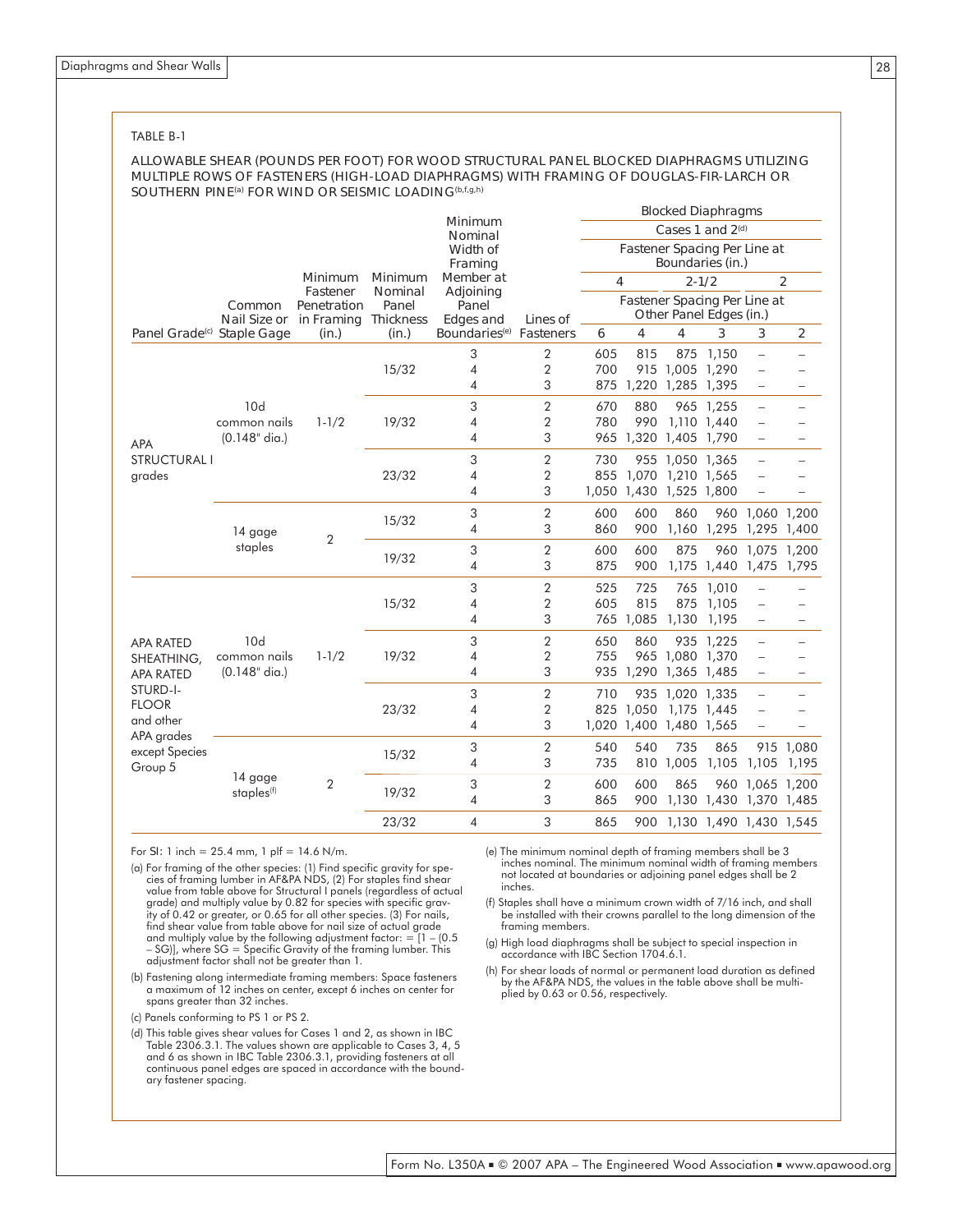

Note: Space panel end and edge joints 1/8 inch. Reduce spacing between lines of nails as necessary to maintain minimum 3/8-inch fastener edge margins. Minimum spacing between lines is 3/8 inch.

29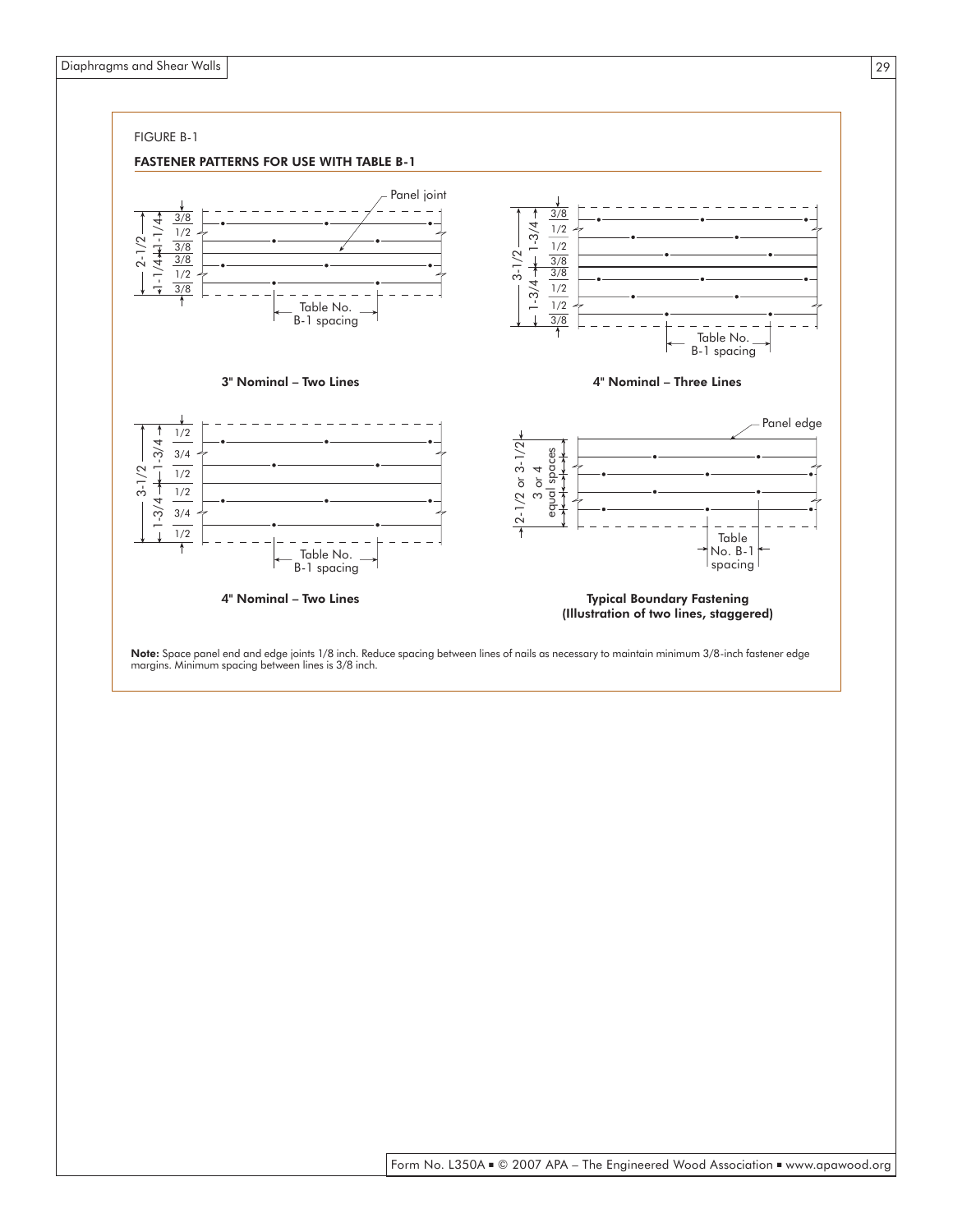#### APPENDIX C – DIAPHRAGM DEFLECTION ISSUES

The diaphragm deflection equation used in Example 11 is for blocked and uniformly nailed diaphragms. When diaphragms are unblocked and not uniformly nailed, the following is suggested:

#### Unblocked Diaphragm

"Limited testing of diaphragms [APA, 1952, 1954, 1955, 1967] suggests that the deflection of an unblocked diaphragm at its tabulated allowable shear capacity will be about 2.5 times the calculated deflection of a blocked diaphragm of similar construction and dimensions, at the same shear capacity. If diaphragm framing is spaced more than 24 inches o.c., testing indicates a further increase in deflection of about 20% for unblocked diaphragms (e.g., to 3 times the deflection of a comparable blocked diaphragm). This relationship can be used to develop an estimate of the deflection of unblocked diaphragms."

– SEAOC Blue Book, 1999, §805.3.2

#### Non-Uniform Nailing

The 0.188 constant in the nail-slip deflection-contribution term is correct when panel edge nailing is the same for the entire length of the diaphragm. When nail spacing becomes less dense near the center of the diaphragm span, the 0.188 constant should increase in proportion to the average load on each nail with non-uniform nailing compared to the average load that would be present if a uniform nail schedule had been maintained (ATC 7, 1981). The new constant can be written as:

$$
0.188\left(\frac{v_n'}{v_n}\right)
$$

where  $v_n$ ' is the average non-uniform load per nail and  $v_n$  is the average uniform load per nail. Graphically, this can be shown and calculated in terms of areas. In the figure below, area 1 is proportional to  $v_n$  and the sum of areas 2 and 3 is proportional to  $v_n'$ .



To finish this graphic example, the increased constant would become:

$$
0.188\left(\frac{\text{Area}_2 + \text{Area}_3}{\text{Area}_1}\right) = 0.188\left[\frac{0.5(100 + 75)20 + 0.5(125)50}{0.5(100)70}\right] = 0.188 \times 1.39 = 0.262
$$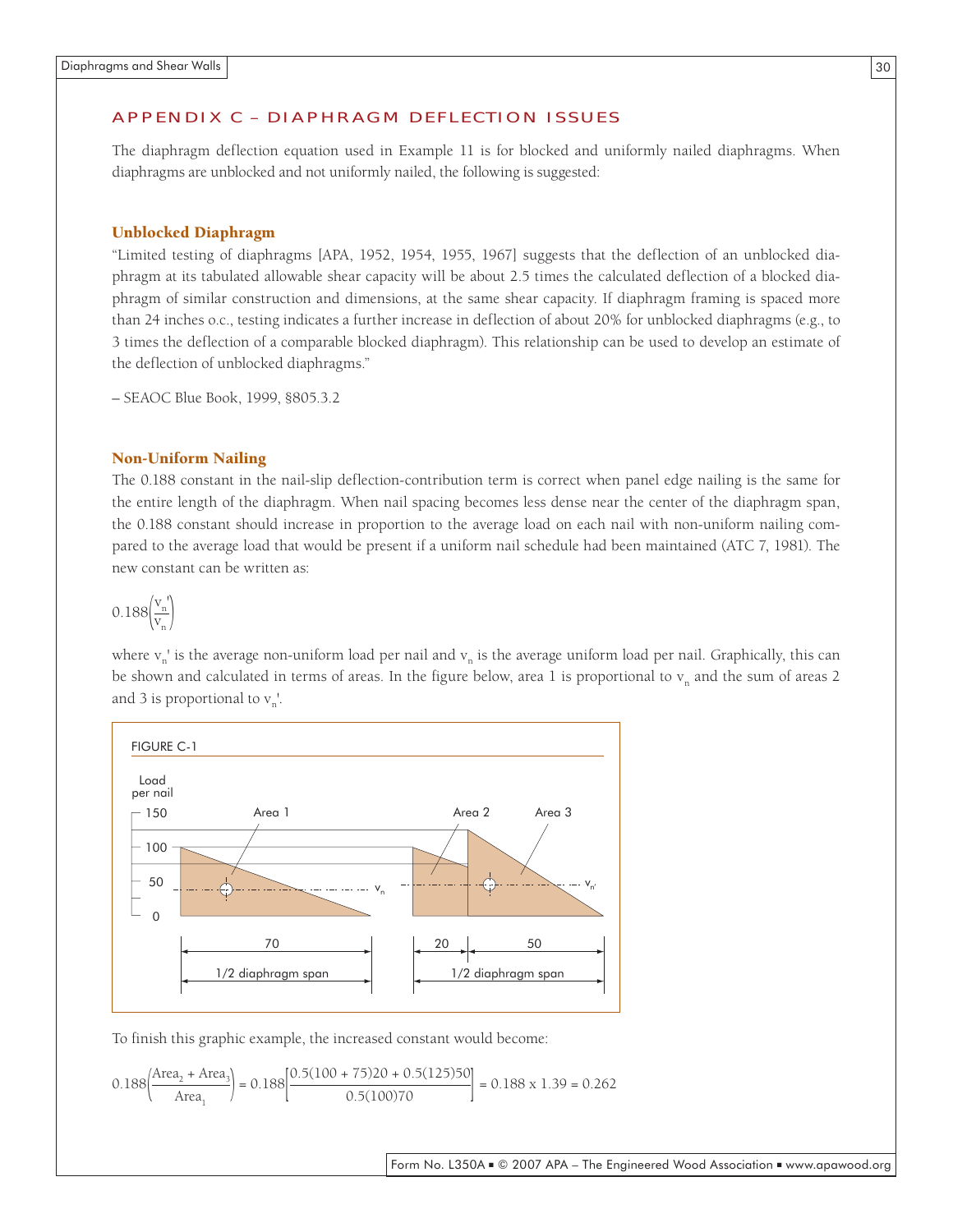#### DIAPHRAGM/SHEAR WALL DESIGN REFERENCES

#### References Cited

ASCE-7. 2005. *Minimum Design Loads for Buildings and Other Structures.* American Society of Civil Engineers. Reston, Virginia 20191-4400.

ATC-7. 1981. *Guidelines for the Design of Horizontal Wood Diaphragms – ATC-7.* Applied Technology Council. Redwood City, OR.

AWC. American Wood Council. Washington, D.C. www.awc.org

Breyer, D.E.; K.J. Fridley; D.G Pollock; and K.E. Cobeen. 2006. *Design of Wood Structures – ASD,* Sixth Edition. McGraw-Hill, New York, NY.

Cobeen, K.; Russell, J.; and Dolan, J.D. *Recommendations for Earthquake Resistance in the Design and Construction of Woodframe Buildings.* 2004. Volume 1 – Recommendations, Report W-30. Consortium of Universities for Research in Earthquake Engineering (CUREE), Richmond, CA.

IBC, 2006. International Building Code. International Building Council. Falls-Church, VA.

NDS, 2005. *National Design Specification for Wood Construction.* American Forest & Paper Association, Washington D.C.

SEAOC, 1999. *Recommended Lateral Force Requirements and Commentary "Blue Book,"* Seventh Edition. Seismology Committee – Structural Engineers Association of California. Sacramento, CA.

SEAOC, 2000. *Seismic Design Manual, Volume II – Building Design Examples: Light Frame, Masonry and Tilt-up.*  Structural Engineers Association of California. Sacramento, CA.

Tissell, J. R. and J. R. Elliot. 1980. *Plywood Diaphragms –* Research Report-138. American Plywood Association (now *APA – The Engineered Wood Association),* Tacoma, WA.